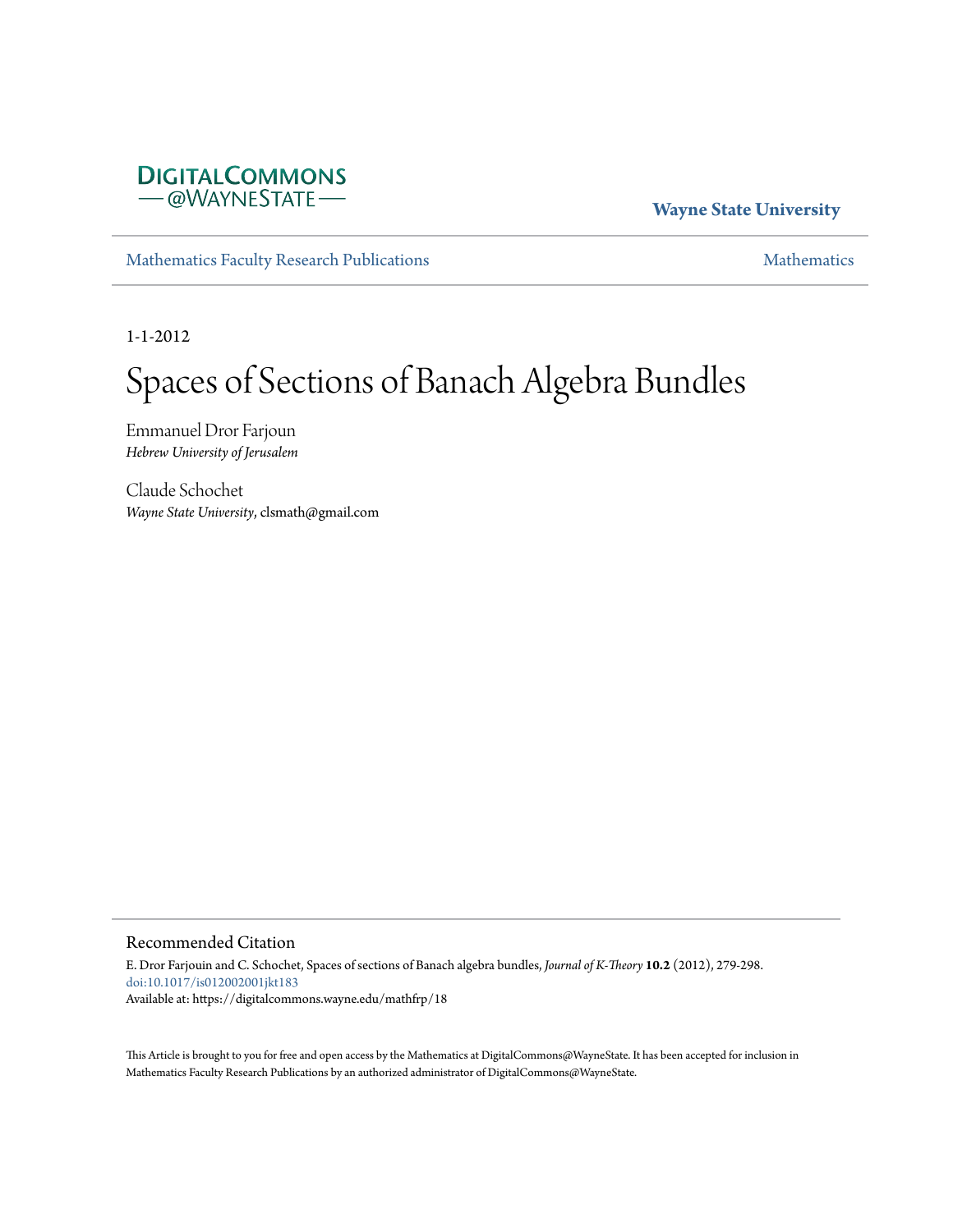# Spaces of sections of Banach algebra bundles

by

#### EMMANUEL DROR FARJOUN AND CLAUDE L. SCHOCHET

#### Abstract

Suppose that B is a G-Banach algebra over  $\mathbb{F} = \mathbb{R}$  or  $\mathbb{C}$ , X is a finite dimensional compact metric space,  $\zeta : P \to X$  is a standard principal Gbundle, and  $A_{\zeta} = \Gamma(X, P \times_G B)$  is the associated algebra of sections. We produce a spectral sequence which converges to  $\pi_*(\mathrm{GL}(\Lambda_\zeta))$  with

$$
E_{-p,q}^2 \cong \check{H}^p(X; \pi_q(\mathrm{GL}_\mathrm{o} B)).
$$

A related spectral sequence converging to  $K_{*+1}(A_\zeta)$  (the real or complex topological K-theory) allows us to conclude that if  $B$  is Bott-stable, (i.e., if  $\pi_*(\mathrm{GL}_0 B) \to K_{*+1}(B)$  is an isomorphism for all  $* > 0$ ) then so is  $A_{\zeta}$ .

*Key Words:* general linear group of a Banach algebra, spectral sequences, localization, Bott-stable, K-theory for Banach algebras, unstable K-theory. *Mathematics Subject Classification 2010:* 46L80, 46L85, 46M20, 55Q52, 55R20, 55T25.

#### **Contents**

| $\mathbf 1$    | <b>Introduction</b>                        | 280 |
|----------------|--------------------------------------------|-----|
| $2^{\circ}$    | <b>The Non-Unital Case</b>                 | 283 |
| 3              | <b>Diagrams and Localization</b>           | 285 |
| 4              | The Spectral Sequence for Finite Complexes | 287 |
| 5              | The Spectral Sequence for Compact Spaces   | 289 |
| 6              | <b>Comparison Theorems</b>                 | 292 |
| $\overline{7}$ | <b>The Stabilization Process</b>           | 293 |
| 8              | <b>Collapse Theorems</b>                   | 295 |
|                | <b>References</b>                          | 296 |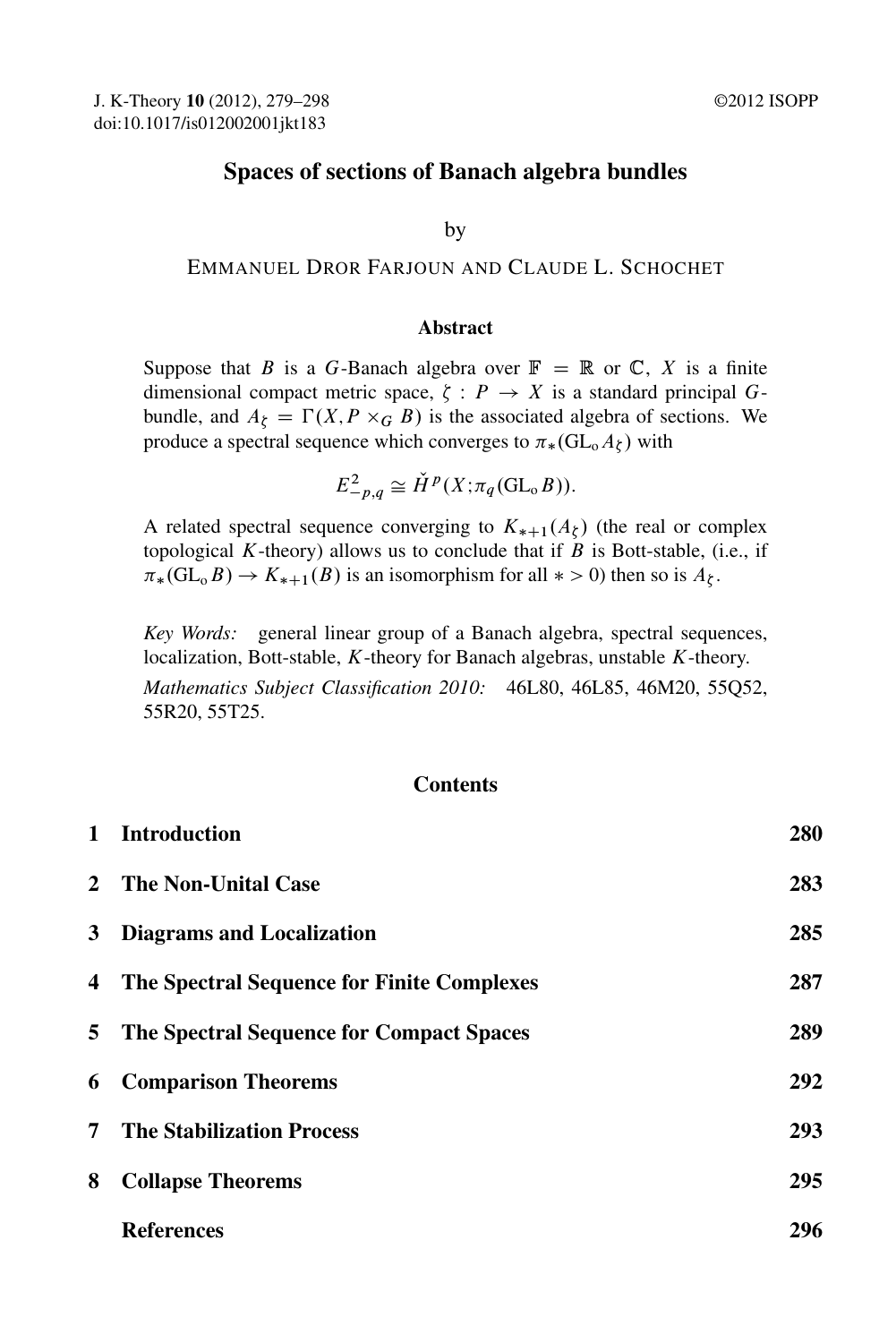#### 1. Introduction

Suppose that X is a finite-dimensional compact metric space and  $\zeta : P \to X$  is a principal G bundle for some topological group G that acts on a Banach algebra  $B<sup>1</sup>$ by algebra automorphisms. Let  $E = P \times_G B \to X$  be the associated fibre bundle. Assume that the fibre bundle is *standard*. <sup>2</sup> Let

$$
A_{\zeta} = \Gamma(X, E)
$$

denote the set of continuous sections of the bundle. This has a natural structure of a Banach algebra. If B is unital then  $A_{\xi}$  is also unital, with identity the canonical section that to each point  $x \in X$  assigns the identity in  $E_x$ .

We are interested in GL $A_{\zeta}$ , the group of invertible elements in  $A_{\zeta}$ . (If  $A_{\zeta}$  is not unital then we understand this to mean the kernel of the natural map  $GL(A_{\zeta}^+) \rightarrow$  $GL(\mathbb{F})$ .) This is a space of the homotopy type of a CW-complex, second countable if B is separable. It may have many (homeomorphic) path components; let  $GL_0A_\zeta$ denote the path component of the identity.

Let P denote a subring of the rational numbers. (We allow the cases  $\mathbb{P} = \mathbb{Z}$  and  $\mathbb{P} = \mathbb{Q}$  as well as intermediate rings.) Cohomology is reduced Cech cohomology. Our principal result is the following. It is proved in Sections 4 and 5.

Theorem A *Suppose that* X *is a finite-dimensional compact metric space and that*  $\zeta: E = P\times_G B \to X$  is a standard fibre bundle of Banach algebras over  $\Bbb{F}$ . Let  $A_\zeta$ *denote the associated section algebra. Then:*

1. There is a second quadrant spectral sequence converging to  $\pi_*(\mathrm{GL}$ <sub>0</sub> $A_{\xi})\otimes \mathbb{P}$ *with*

$$
E_{-p,q}^2 \cong \check{H}^p(X; \pi_q(\mathrm{GL}_0 B) \otimes \mathbb{P})
$$

*and*

$$
d^r: E^r_{-p,q} \longrightarrow E^r_{-p-r,q+r-1}.
$$

- *2. If X* has dimension at most *n*, then  $E^{n+1} = E^{\infty}$ .
- *3. The spectral sequence is natural with respect to pullback diagrams*



<sup>&</sup>lt;sup>1</sup>We consider Banach algebras over  $\mathbb{F} = \mathbb{R}$  or  $\mathbb{C}$  and use  $K_*$  to denote real or complex topological K-theory, respectively.

 ${}^{2}$ Being *standard* is a technical condition which is automatic if X has the homotopy type of a finite CW-complex. See Definition 5.1.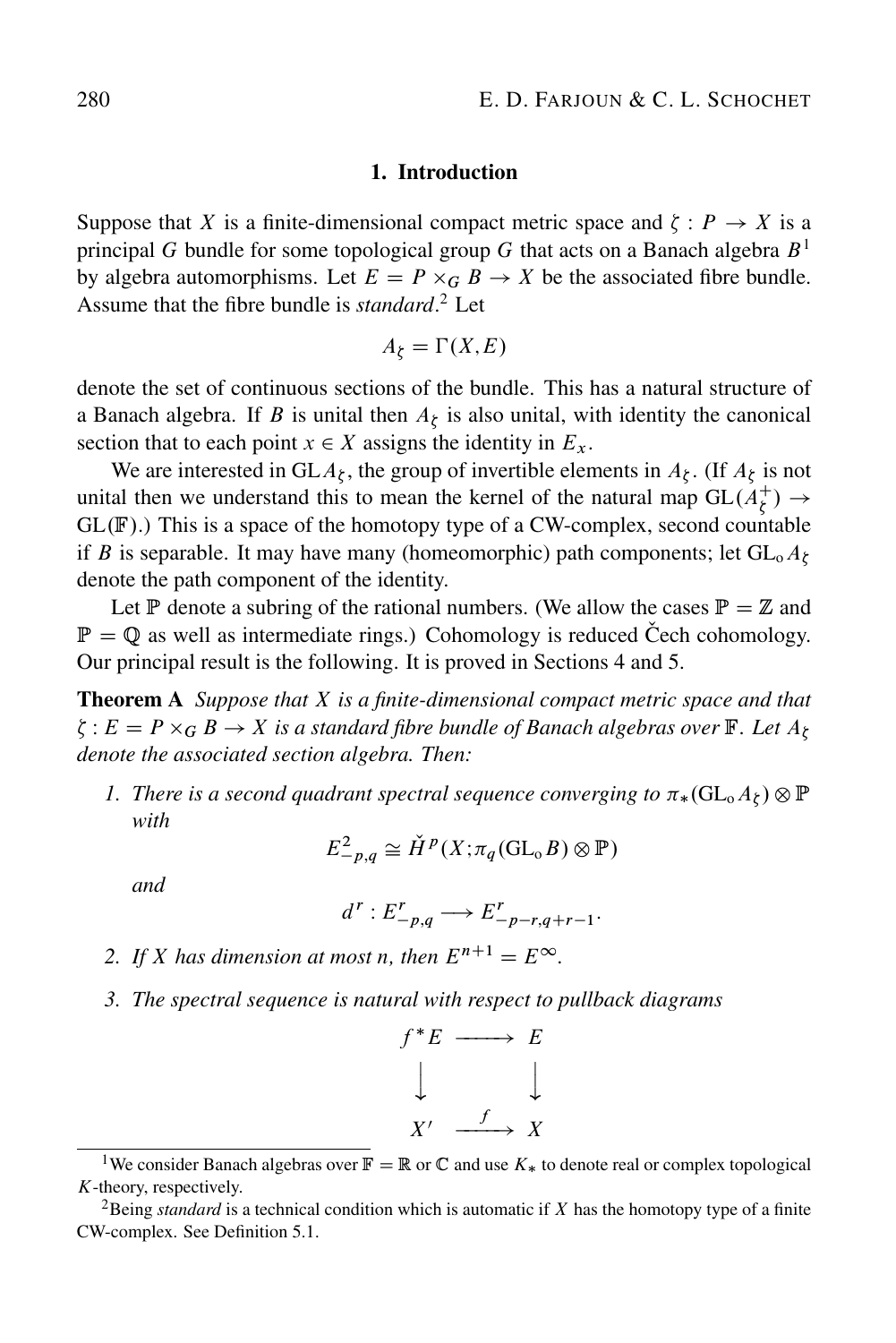and associated map  $f^* : A_{\xi} \longrightarrow A_{f^*\xi}$ .

# 4. The spectral sequence is natural with respect to G-equivariant maps  $\alpha : B \rightarrow$ B' of Banach algebras.

Note that the  $E^2$ -term of the spectral sequence is independent of the bundle  $\zeta$ . Generally, this spectral sequence has several types of non-zero differentials, and some of these definitely *do* depend upon the bundle. There is one very special case in which the spectral sequence does collapse at  $E^2$ .

**Corollary 1.1** ([14], [12]) With the above notation, if  $A_{\xi}$  is a unital continuous*trace*  $C^*$ -algebra over  $\mathbb C$  and  $\mathbb P = \mathbb Q$  then  $E^2 = E^\infty$  and

$$
\pi_*(\mathrm{GL}_\mathrm{o} A_\zeta) \otimes \mathbb{Q} \cong \check{H}^*(X;\pi_*(\mathrm{GL}_\mathrm{o} B) \otimes \mathbb{Q}).
$$

Note that the assumptions in Corollary 1.1 imply that the Dixmier-Douady invariant in  $\check{H}^3(X;\mathbb{Q})$  is zero. Thus this corollary does not contradict the noncollapse results of Atiyah and Segal [2]. See Remark 8.4 for more discussion of differentials in the spectral sequence.

The Corollary was established for X compact metric,  $B = M_n(\mathbb{C})$ ,  $\mathbb{P} = \mathbb{Q}$  and  $\zeta$  trivial, so that  $A_{\zeta} = F(X, M_n(\mathbb{C}))$ , by Lupton, Phillips, Schochet, and Smith [14] and in general by Klein, Schochet, and Smith [12]. The idea of using a spectral sequence to compute  $\pi_*(F(X,Y))$  goes back to Federer [8], and note particularly the work of S. Smith [21]. A more abstract study of the homotopy groups of sections was undertaken by Legrand [13] and his spectral sequence would seem to overlap with ours in special cases.

This spectral sequence is analogous to the Atiyah-Hirzebruch spectral sequence. In fact, if the functor  $\pi_*(\text{GL}_0(-)) \otimes \mathbb{Q}$  is replaced by  $K_*(-)$  then this has been studied by J. Rosenberg [20] in the context of continuous-trace  $C^*$ -algebras. Our Theorem B generalizes his result.

Note that in many cases of interest, for instance  $B = M_n(\mathbb{C})$ , the groups  $\pi_*(\text{GL}_0B)$  are unknown, and so the integral version of the spectral sequence cannot be used directly to compute  $\pi_*(\text{GL}_0A_\zeta)$ . However, frequently the groups  $\pi_*(\mathrm{GL}_0 B)\otimes \mathbb{Q}$  *are* known and hence the rational form of the spectral sequence will be more tractable.

Our approach to this problem has two steps. First, assume that  $X$  is a finite complex, replace the space E by an appropriate diagram of spaces, localize the diagram, and then filter it. This is a consequence, noted in [8], of the basic Fibre Lemma of Bousfield and Kan  $[4]$ . Next, assume that X is a finite-dimensional compact metric space, write it as an inverse limit of finite CW-complexes, and use our first step results together with limit techniques of [12] to complete the argument.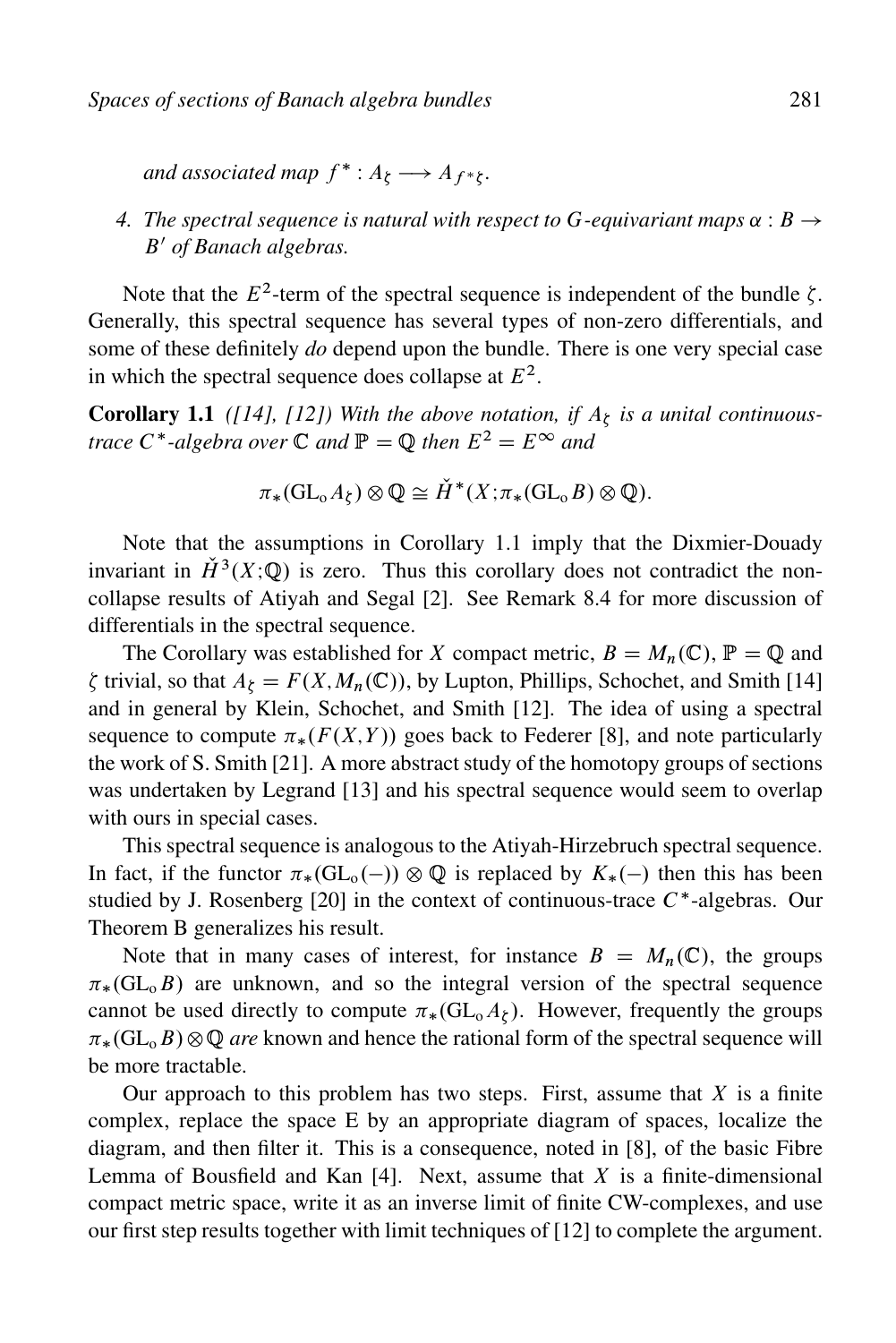Using the Banach algebra version of Bott periodicity established by R. Wood [24] and M. Karoubi [11] and taking limits of spectral sequences, we derive the following.

Theorem B *Suppose that* X *is a finite-dimensional compact metric space,* B *is a Banach algebra over*  $\mathbb{F}$ *, and*  $\zeta : E \to X$  *is a standard fibre bundle of B-algebras. Then there is a second quadrant spectral sequence*

$$
E_{-p,q}^{2}(A_{\zeta_{\infty}}) \cong \check{H}^{p}(X; K_{q+1}(B) \otimes \mathbb{P}) \Longrightarrow K_{*+1}(A_{\zeta}) \otimes \mathbb{P}
$$

*which is the direct limit of the corresponding spectral sequences converging to*

 $\pi_*(\mathrm{GL}_o(A_\zeta \otimes M_n(\mathbb{F})) \otimes \mathbb{P}.$ 

*If X* has dimension at most *n* then  $E^{n+1} = E^{\infty}$ .

This result, established in Section 6, is due to J. Rosenberg [20] when  $A_{\xi}$  is a continuous-trace  $C^*$ -algebra over a finite complex X.

Next, compare the spectral sequences of Theorems A and B.

Definition 1.2 Let B be a Banach algebra over F. Let us call B *Bott-stable* if the natural map

$$
\pi_*(\mathrm{GL}_0 B) \to K_{*+1}(B)
$$

is an isomorphism for every  $\ast > 0$ , or, equivalently, if the natural map

$$
\mathrm{GL}_{\mathrm{o}}\mathit{B}\rightarrow \varinjlim \mathrm{GL}_{\mathrm{o}}(\mathit{B}\otimes M_n(\mathbb{F}))
$$

is a homotopy equivalence. Similarly, let us call B *rationally Bott-stable* if the natural map

 $\pi_*(\mathrm{GL}_o B)\otimes \mathbb{Q} \to K_{*+1}(B)\otimes \mathbb{Q}$ 

is an isomorphism.

For example, the Calkin algebra  $\mathcal{L}/\mathcal{K}$  is Bott-stable. The Bott Periodicity theorem for Banach algebras may be stated as follows: If the Banach algebra B is *stable* in the sense that the inclusion of a rank one projection induces an isomorphism  $B \stackrel{\cong}{\longrightarrow} B \otimes \mathcal{K}$  (where  $\mathcal K$  denotes the compact operators), then B is Bott-stable.

We introduce the term *Bott-stable* with some trepidation, but we have been unsuccessful in locating a prior use of this concept in the literature.

Bott stability is a bit weaker than K. Thomsen's use [23] of K*-stable*. He shows that many important complex  $C^*$ -algebras, such as  $\mathcal{O}_n \otimes B$  ( $\mathcal{O}_n$  the Cuntz algebra,  $B$  a  $C^*$ -algebra), infinite-dimensional simple AF algebras, properly infinite von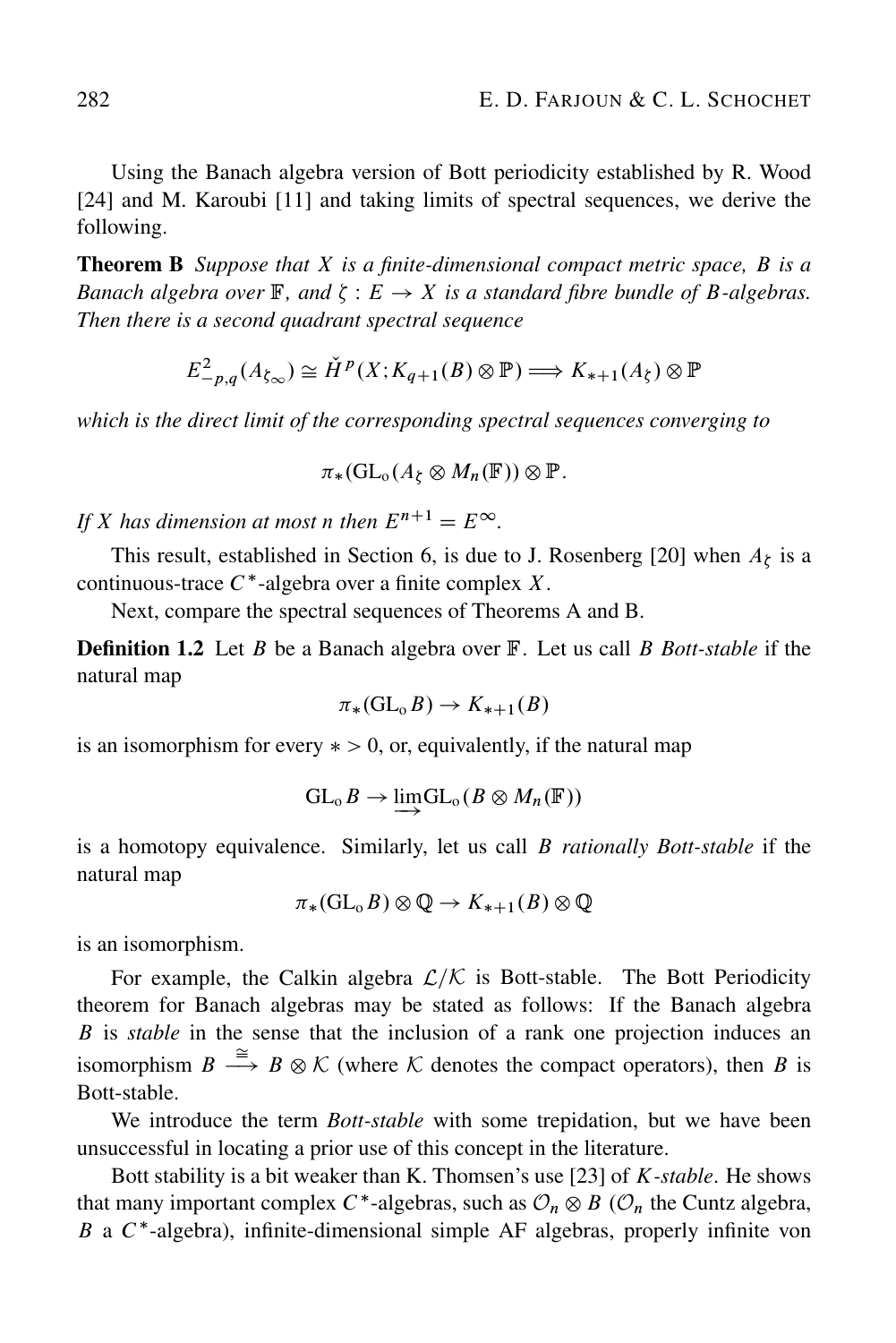Neumann algebras and the corona algebras of  $\sigma$ -unital  $C^*$ -algebras are K-stable and hence Bott-stable.

The following theorem is proved at the end of Section 7.

Theorem C *Suppose that* X *is a finite-dimensional compact metric space,* B *is a* Banach algebra over  $\mathbb{F}$ , and  $\zeta : E \to X$  is a standard fibre bundle of B-algebras. If B is Bott-stable then  $A_{\zeta}$  is Bott-stable. If B is rationally Bott-stable then  $A_{\zeta}$  is *rationally Bott-stable.*

We expect to apply these results in several directions. For example, we hope to shed light on differentials in the twisted  $K$ -theory spectral sequence by looking at them in the homotopy spectral sequence and then mapping over.

Acknowledgments: The authors wish to thank John Klein, Chris Phillips, and Sam Smith for continuing support in this and related papers and especially Max Karoubi and Jim Stasheff for extensive and very useful comments on earlier versions of this work. Our editor, Jon Rosenberg, observed that our results might generalize from the complex to the real setting without any essential modification and we have followed his advice.

## 2. The Non-Unital Case

We pause to prove a technical result that allows us to handle the non-unital Banach algebra case uniformly with the unital case.

Suppose that B is a non-unital Banach algebra over  $\mathbb F$  with a G action,  $P \to X$ is a principal G bundle, and  $A_{\xi} = \Gamma(X, P \times_G B)$ . There is a natural unitization  $B^+$ of B and a canonical short exact sequence

$$
0\to B\longrightarrow B^+\stackrel{p}{\longrightarrow} \mathbb{F}\to 0
$$

with a natural splitting  $\mathbb{F} \to B^+$ . The G-action extends from B to  $B^+$  canonically with the group fixing the identity. Hence there is a split exact sequence of bundles

$$
\begin{array}{ccccccc}\nP \times_G B & \longrightarrow & P \times_G B^+ & \xrightarrow{p} & P \times_G \mathbb{F} \\
& & \downarrow & & \downarrow & & \downarrow \\
X & \xrightarrow{1} & X & \xrightarrow{1} & X.\n\end{array}
$$

Define

$$
A_{\zeta^+} = \Gamma(X, P \times_G B^+).
$$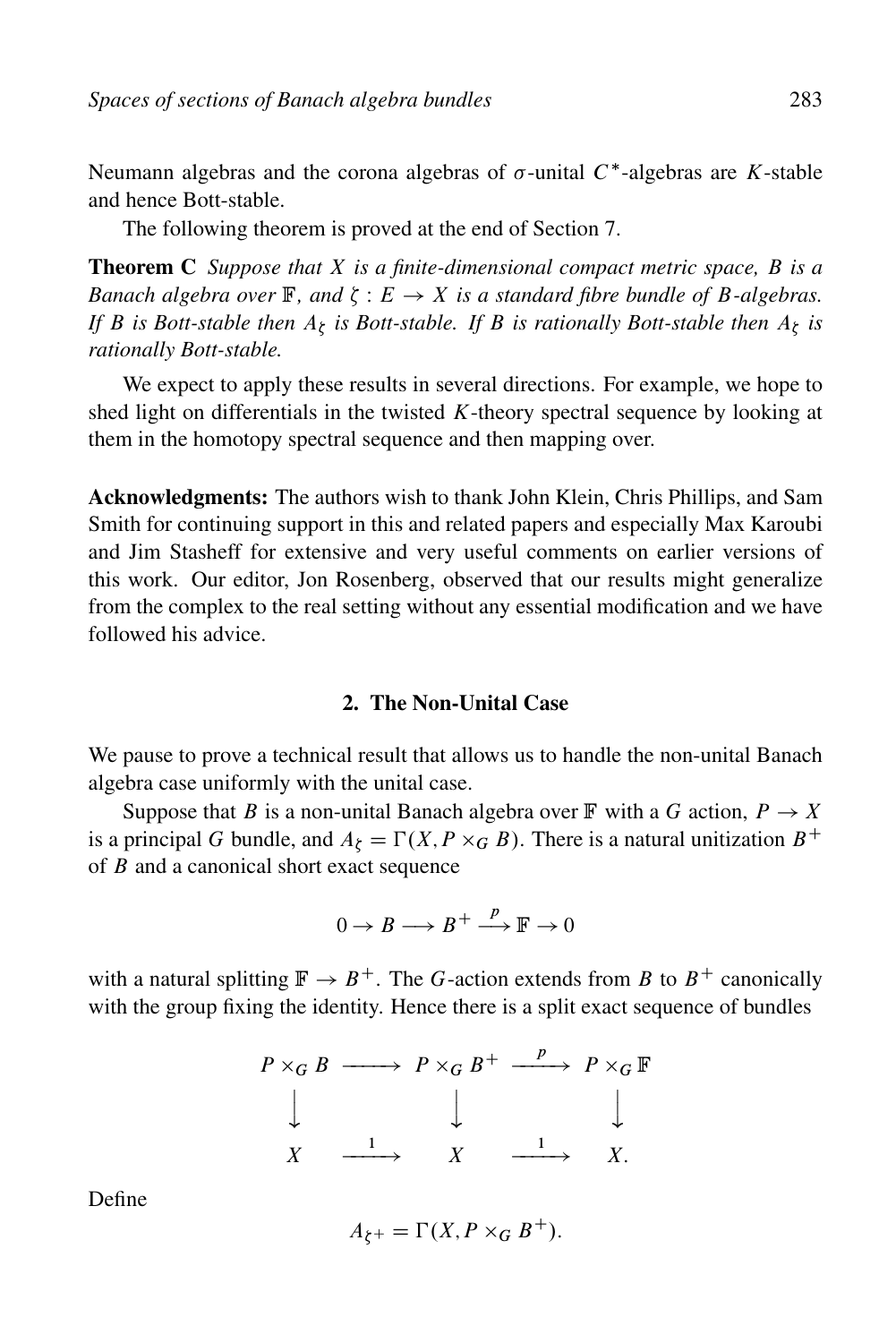The induced action of G on F must be the trivial action, and so  $P \times_G \mathbb{F} \cong X \times \mathbb{F}$  is a trivial line bundle. Thus  $\Gamma(X, P \times_G \mathbb{F}) \cong C(X, \mathbb{F})$  and the induced map

 $p_* : GL_o(A_{\xi^+}) \longrightarrow GL_o(\Gamma(X, \mathbb{F} - 0)) \cong C(X, \mathbb{F} - 0)$ 

splits canonically. Recall that the general linear group of the non-unital Banach algebra  $A_{\xi}$  is defined by

$$
GL(A_{\zeta}) = Ker[GL((A_{\zeta})^{+}) \longrightarrow GL((A_{\zeta})^{+}/A_{\zeta}) \cong \mathbb{F} - 0]
$$

Proposition 2.1 *(N. C. Phillips [19]) With the above notation,*

*1. There is an isomorphism of topological groups*

$$
GL(A_{\xi}) \cong Ker[p_*: GL(A_{\xi^+}) \longrightarrow C(X, \mathbb{F} - 0)].
$$

*2. There is an isomorphism of topological groups*

$$
GL(A_{\zeta}) \cong \Gamma(X, P \times_G GLB).
$$

*3. There is a canonically split short exact sequence*

$$
0 \to \pi_*(\mathrm{GL}(A_{\zeta})) \longrightarrow \pi_*(\mathrm{GL}(A_{\zeta^+})) \longrightarrow \pi_*(C(X, \mathbb{F} - 0)) \to 0.
$$

Proof: (Phillips) If  $D$  is an ideal in any unital Banach algebra  $E$  then one can identify the unitization  $D^+$  with the set

$$
\{d + tI \in E \mid d \in D, t \in \mathbb{F}\}.
$$

This identification is isometric on D and a homeomorphism on  $D^+$ . Taking  $D = A_{\zeta}$ and  $E = A_{\xi^+}$  implies that

$$
A_{\zeta} \cong \underline{Ker}\big[A_{\zeta^+} \longrightarrow C(X,\mathbb{F})\big]
$$

which yields the identification of  $GL(A_\zeta)$ .

This theorem allows us to write

$$
GLA_{\zeta} \cong \Gamma(X, P \times_G GL(B))
$$

in the non-unital case (where it is not at all obvious) as well as in the unital case (where it is true essentially by definition) and hence develop the two cases at once.<sup>3</sup>

$$
GL(A) = \{a \in A \mid \exists b \in A : ab = ba = a + b\}
$$

 $\Box$ 

<sup>&</sup>lt;sup>3</sup>The referee notes that for any algebra the group  $GL(A)$  has a description as

with multiplication  $g \circ h := g + h - gh$  and unit 0. This identification makes the identification of  $GLA_{\zeta}$  obvious.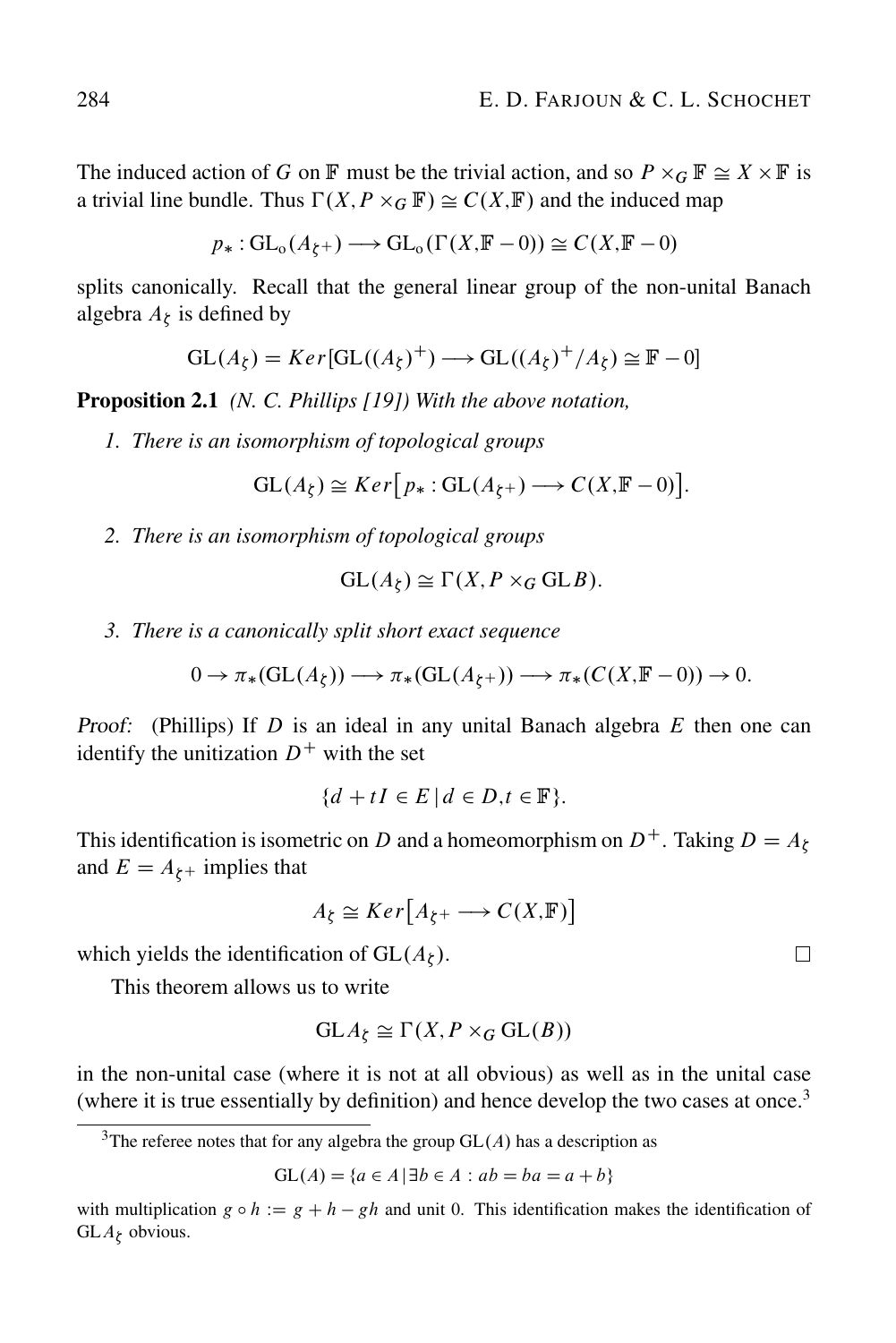For completeness, note that the groups  $\pi_j(\mathrm{GL}_o(A_\xi))$  and  $\pi_j(\mathrm{GL}_o(A_\xi+))$ contain essentially the same information, so that if one is known the other is determined, as follows.

The groups  $\pi_*(C(X, \mathbb{C} - 0))$  are well-known:

- 1.  $\pi_0(C(X,\mathbb{C}-0)) = \pi_0(F(X,K(\mathbb{Z},1))) = \check{H}^1(X;\mathbb{Z})$  essentially by definition;
- 2.  $\pi_1(C(X, \mathbb{C} 0)) = \check{H}^0(X; \mathbb{Z})$  by the early result of R. Thom [22], and
- 3.  $\pi_i(C(X,\mathbb{C}-0)) = 0$   $i > 1$  also by Thom's result.

The real case is even simpler, since  $\mathbb{R} - 0 \simeq \pm 1$ . Thus

$$
C(X, \mathbb{R} - 0) \cong C(X, \pm 1) = C(\pi_0(X), \pm 1)
$$

which is a zero - dimensional set, finite if  $X$  has a finite number of path components.

To summarize:

**Theorem 2.2** Suppose that X is a compact metric space,  $\zeta$  :  $P \rightarrow X$  is a principal G-bundle, *B* is a non-unital Banach algebra with a G-action, and  $A_{\zeta}$  is the *associated Banach algebra of sections. Then*

*1. There are naturally split short exact sequences*

$$
0 \to \pi_j(\mathrm{GL}(A_{\zeta})) \longrightarrow \pi_j(\mathrm{GL}(A_{\zeta^+})) \longrightarrow \check{H}^{1-j}(X;\mathbb{Z}) \to 0
$$

*for*  $i = 0, 1$ .

*2. For*  $j \ge 2$  (and  $j \ge 1$  *in the real case) there is a natural isomorphism* 

$$
\pi_j(\mathrm{GL}_o(A_\zeta)) \stackrel{\cong}{\longrightarrow} \pi_j(\mathrm{GL}_o(A_{\zeta^+})).
$$

#### 3. Diagrams and Localization

Let X denote a finite simplicial complex. Denote by  $\mathcal{I}X$  the small category whose set of objects is the set of simplices of X and a morphism  $\sigma \to \tau$  is a face inclusion of two simplices in the complex  $X$ . Thus there is at most one morphism between any two objects of  $IX$ . The category  $IX$  serves as an indexing category for a diagram of spaces DX, namely, a functor:  $DX : IX \rightarrow Top$  of topological spaces that assigns to each simplex in the simplicial complex X, the underlying space of  $\sigma$ . So  $\mathcal{D}X$  is a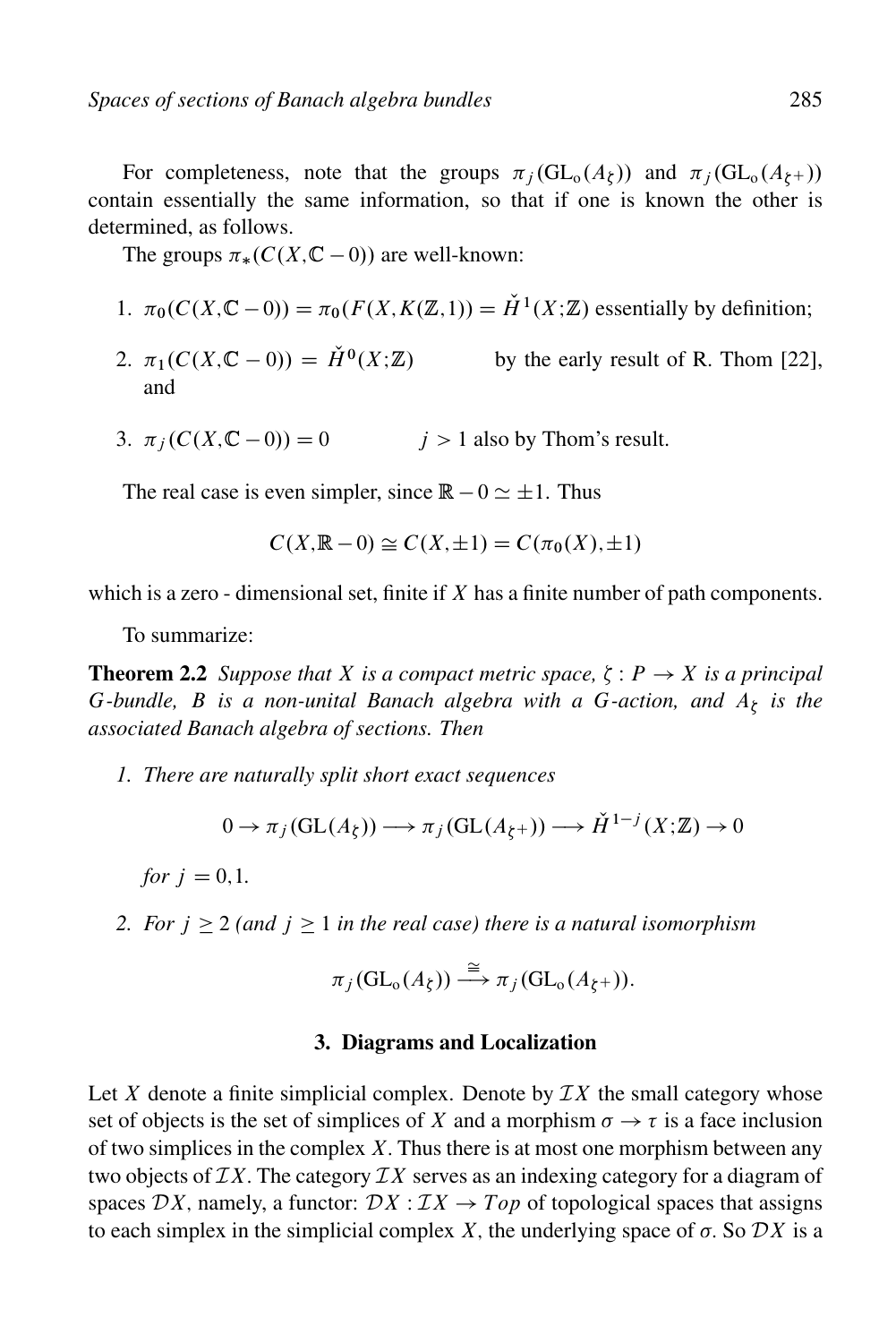diagram of contractible spaces, each homeomorphic to some  $n-$  simplex, indexed by  $\mathcal{I}X$ .

Now given a fibration  $F \to T \stackrel{p}{\to} X$ , let us denote by  $F_{\sigma} = p^{-1}(\sigma)$  the inverse images of a given simplex in the total space. Notice that for any inclusion of simplices  $\sigma \subseteq \tau$  there is an inclusion of inverse images  $F_{\sigma} \subseteq F_{\tau}$  and these inclusions are coherent. Thus the fibration (in fact any map to X) yields a diagram  $\tilde{F}$  over  $\mathcal{I}X$ made up of the various spaces  $F_{\sigma}$ , where  $\sigma$  runs over all the simplices of X.

We now present the space of sections as a homotopy limit using the following standard equivalence:

Lemma 3.1 *There is a natural equivalence*

$$
\Gamma(X,T) \simeq \text{holim}_{\sigma \in \mathcal{I} X} F_{\sigma}.
$$

Proof: Here is an outline of a proof: Let  $DX : IX \rightarrow Top$  be the diagram as above. It is not hard to see that it is a free diagram and thus for any other diagram  $W: IX \to Top$  indexed by  $IX$ , the homotopy limit of W is given by the space of "strictly coherent maps of diagrams"

$$
holim_{\mathcal{I}X}W\cong Map_{\mathcal{I}X}(\mathcal{D}X,W).
$$

In addition, the total space itself may be written as a homotopy colimit of the diagram  $(F_{\sigma})$ ,  $T \cong hocolim_{\mathcal{I}X} F_{\sigma}$  and of course for the identity  $X \to X$  we get  $X \cong hocolim_{\mathcal{I}X} \mathcal{D}X.$ 

We now notice that any section  $X \to T$  gives a map of diagrams  $DX \to T$ , since any simplex  $\sigma$  in X is mapped to the space  $F\sigma$  over it and the various maps are coherent with respect to the inclusion of simplices. Moreover, every such map of diagrams gives, by gluing, a map  $X \to T$  which is a section. Namely, given a map between the two diagrams of spaces  $f : DX \to \tilde{T}$  then  $hocolim_{\mathcal{D}X} f$  is the desired section by the comment above, since in that case the homotopy colimit coincides with the strict direct limit, since both diagrams are free over  $\mathcal{I}X$ .

Thus the desired result follows

$$
holim_{\mathcal{I}X} F_{\sigma} \cong holim_{\mathcal{I}X} \tilde{T} \cong Map_{\mathcal{I}X}(\mathcal{D}X, T) \cong \Gamma(X, T).
$$

 $\Box$ 

Our interest lies in  $GL_0A_\zeta$  and its localizations. Given  $A_\zeta = \Gamma(X, P \times_G B)$ , consider the fibre bundle  $P \times_G \mathrm{GL}_0 B \longrightarrow X$ . There is a natural comparison map:

$$
c: (\mathrm{GL}_o A_\xi)_{\mathbb{P}} = \Gamma(X, P \times_G \mathrm{GL}_o B)_{\mathfrak{O} \mathbb{P}} \subseteq [holim_{\mathcal{D}X} F_\sigma]_{\mathbb{P}} \longrightarrow holim_{\mathcal{D}X} ([F_\sigma]_{\mathbb{P}})
$$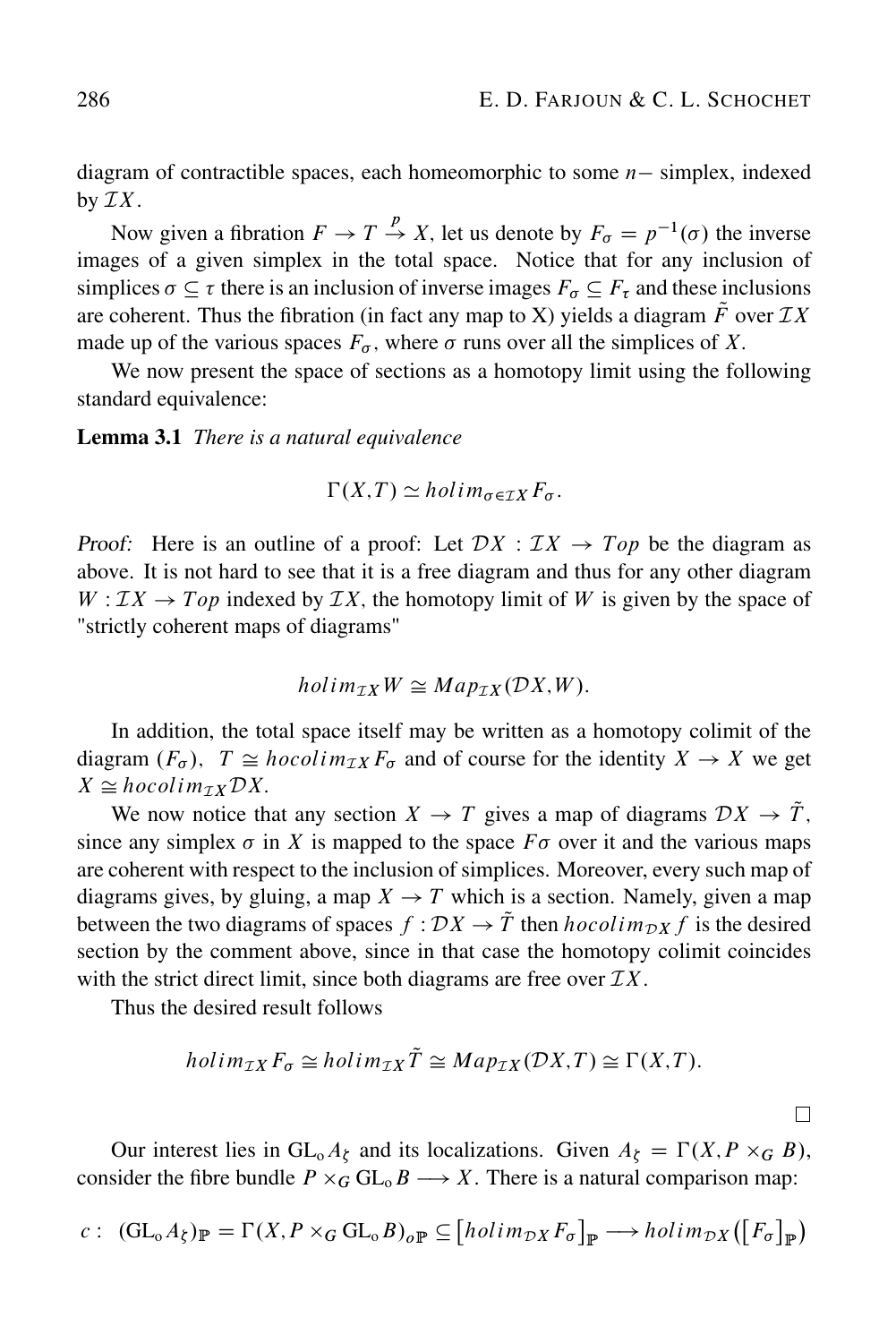where we used Proposition 2.1 and Lemma 3.1 to produce the left maps and where the last map on the right is naturally associated to the localization. Notice that on the left hand side one first takes localization and then homotopy limit.

In order to facilitate the formulation of the following formula for the space of sections, let us denote by  $holin_{\mathcal{D}X}[F_{\sigma}]_{\mathbb{P},\rho}$  the component of the localization of the homotopy limit that is hit via the above comparison map  $c$  by the component of the identity in the localization of space of sections. This is a shorthand for the cumbersome  $(holim_{\mathcal{D}X}([F_{\sigma}])$ P  $\big) \big)_{o}$ .

Theorem 3.2 *The map of connected spaces*

c :  $(\mathrm{GL}_{\mathrm{o}}A_{\xi})_{\mathbb{P}} \longrightarrow \text{holim}_{\mathcal{D}X}\big[F_{\sigma}\big]$  $_{\mathbb{P},o}$ 

*is a homotopy equivalence.*

Proof: Recall that for any connected pointed space, if the action of its fundamental group on itself and all higher homotopy groups is trivial then the space is certainly *nilpotent*. Thus the underlying space of any connected topological group is nilpotent. Thus the diagram  $F_{\sigma}$  in our case is in fact a diagram of nilpotent spaces, since the fibres are all equivalent as spaces to the identity component  $GL_0$  of our group. Now we use a theorem about the localization of homotopy limits over certain diagrams of nilpotent spaces over finite dimensional indexing categories. Here we use the assumption that  $X$  is a finite simplicial complex. By the main theorem in ([8] Theorem 2.2 and Corollary. 2.3), the comparison map has a homotopically discrete fibre (possibly empty!) over each component of the range, so that the map  $c$  is, up to homotopy, a covering projection. Notice that localization in the domain of the map  $c$ , acts one component at a time. Thus the restriction of  $c$  to each component of its domain is a homotopy equivalence, in particular when one restricts to the component of the identity.

П

Corollary 3.3 *There is a natural isomorphism of homotopy groups of the following connected spaces, taken with corresponding base points:*

$$
\pi_j(\mathrm{GL}_o A_\zeta) \otimes \mathbb{P} \cong \pi_j \big( holim_{\mathcal{D}X} [F_\sigma]_{\mathbb{P},o} \big)
$$

*for all*  $j \geq 0$ *.* 

#### 4. The Spectral Sequence for Finite Complexes

In this section we construct the spectral sequence that is the main object of our work. Use the notation of the previous section and continue to assume that the base space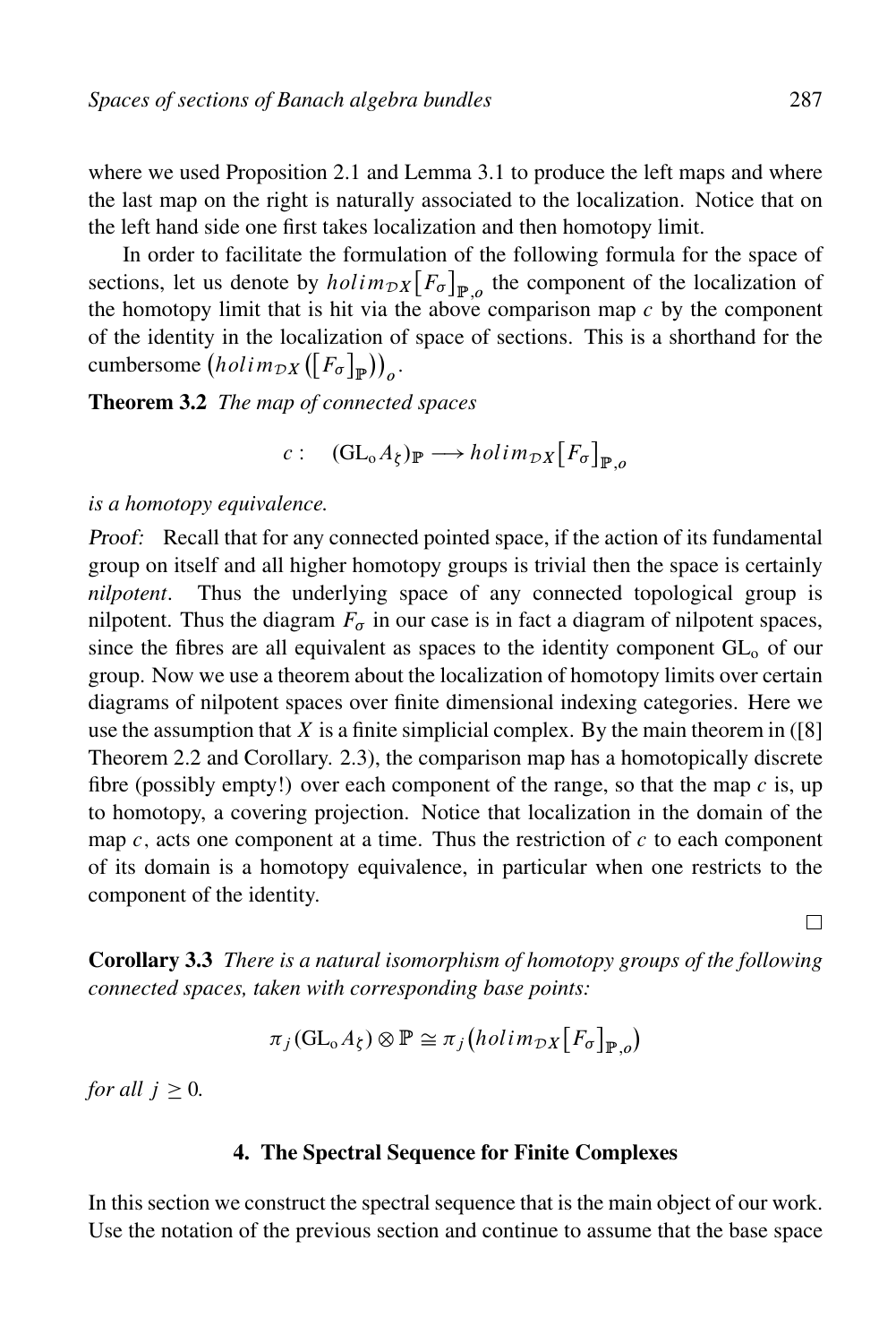$X$  is a finite simplicial complex. The simplicial complex  $X$  is filtered naturally by its skeleta and this induces a filtration  $\mathcal{D}_nX$  of the diagram  $\mathcal{D}X$ .

The spectral sequence is a special case of the Bousfield-Kan spectral sequence for homotopy limits [4]. Here we give a presentation of it for the space of sections over a finite simplicial complex.

Define

$$
\mathcal{F}_p X = \text{holim}_{\mathcal{D}_p X} [F_{\sigma}]_{\mathbb{P},o}.
$$

Form the associated exact couple. The appropriate grading turns out to be

$$
D_{-p,q}^1 \cong \pi_{q-p}(\mathcal{F}_p X) \otimes \mathbb{P}
$$

and

$$
E_{-p,q}^1 = \pi_{q-p}((\mathcal{F}_{p-1}X)/(\mathcal{F}_pX)) \otimes \mathbb{P}
$$

with differential

$$
d^1: E^1_{-p,q} \longrightarrow E^1_{-p-1,q}.
$$

We may identify the  $E<sup>1</sup>$  term by noting that

$$
E_{-p,q}^{1} \cong \pi_{q-p}(\Gamma(\vee_{\alpha}S^{p},(\text{GL}_{\alpha}A_{\xi})|_{S^{p}}) \otimes \mathbb{P} \cong \pi_{q-p}(F_{*}(\vee_{\alpha}S^{p},\text{GL}_{\alpha}B)) \otimes \mathbb{P} \cong
$$
  

$$
\cong \oplus_{\alpha} \pi_{q-p}(\Omega^{p}\text{GL}_{\alpha}B) \otimes \mathbb{P} \cong \oplus_{\alpha} \pi_{q}(\text{GL}_{\alpha}B) \otimes \mathbb{P} \cong C^{p}(X; \pi_{q}(\text{GL}_{\alpha}B) \otimes \mathbb{P}).
$$

so that

$$
E_{-p,q}^{1} \cong C^{p}(X; \pi_{q}(\mathrm{GL}_{o}B) \otimes \mathbb{P}),
$$

the cellular cochains of X with coefficients in  $\pi_q(\mathrm{GL}_0B)\otimes \mathbb{P}$ . The  $d^1$  differential is the usual cellular differential and so

$$
E_{-p,q}^2 \cong \check{H}^p(X; \pi_q(\mathrm{GL}_0 B) \otimes \mathbb{P}).
$$

The filtration is finite since  $X$  is a finite complex, and so the resulting spectral sequence converges to  $\pi_*(\text{GL}_0A)\otimes \mathbb{P}$ . This proves Theorem A for the case X a finite simplicial complex.

This construction has two types of naturality associated with it.

Proposition 4.1 *1. The exact couple and resulting spectral sequence are natural with respect to pullbacks*



*where*  $f : X' \to X$  *is a simplicial map of finite simplicial complexes and*  $f^*(E) \to X'$  is the pullback bundle.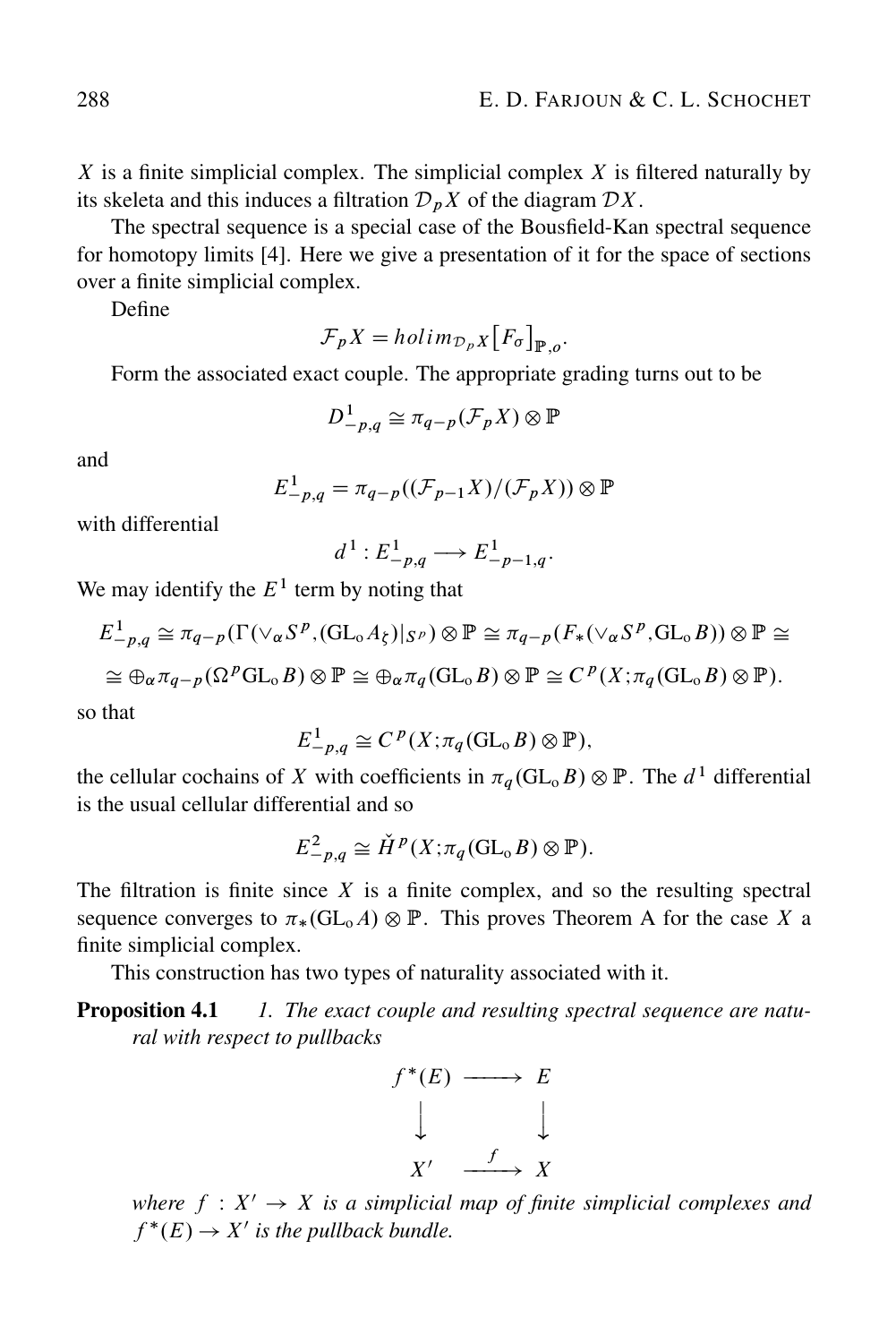*2. The spectral sequence is natural with respect to bundle maps*



*induced by a G-equivariant map*  $B \rightarrow B'$  *on the fibres.* Proof: Both of these assertions are immediate from the construction.

## 5. The Spectral Sequence for Compact Spaces

We move now to the general case, with finite-dimensional compact metric space  $X$ and principal G-bundle  $\zeta : P \to X$ . The group G acts on the Banach algebra B and may be regarded as a subgroup of  $Aut(B)$ , but this is a very large group in general.

Principal G-bundles are classified by maps  $X \rightarrow BG$  and so there is a pullback diagram



but it is critical at this point that the space  $BG$  be of the homotopy type (and not just the weak homotopy type) of a CW complex.

**Definition 5.1** The fibre bundle  $E = P \times_G B \to X$  is *standard* if either X is of the homotopy type of a finite complex or (if not) then the structural group of the bundle reduces to some subgroup  $G \subset Aut(B)$  which is of the homotopy type of a  $CW$ -complex, or equivalently, that the classifying space  $BG$  of the bundle has the homotopy type of a CW complex.<sup>4</sup>

The classical theorem of Eilenberg-Steenrod ([7] Theorem. X.10.1) gives us an inverse sequence of finite simplicial complexes  $X_i$  and simplicial maps together with a homeomorphism  $X \cong \lim X_j$ . Let  $h_j : X \to X_j$  denote the resulting structure maps. Then, as shown in [12], for j sufficiently large, there are maps<sup>5</sup>

$$
f_j: X_j \to BG
$$

 $\Box$ 

<sup>&</sup>lt;sup>4</sup>We note that non-standard bundles do exist. Take some topological group  $G$  that is not of the homotopy type of a  $\mathcal{C}W$ -complex. Then  $\mathcal{B}G$  also has this property and hence the universal principal G-bundle is not standard.

<sup>5</sup>The result in [12] depends upon work of Eilenberg-Steenrod which requires that the target space BG be of the homotopy type of a CW-complex. This is why standard bundles are required.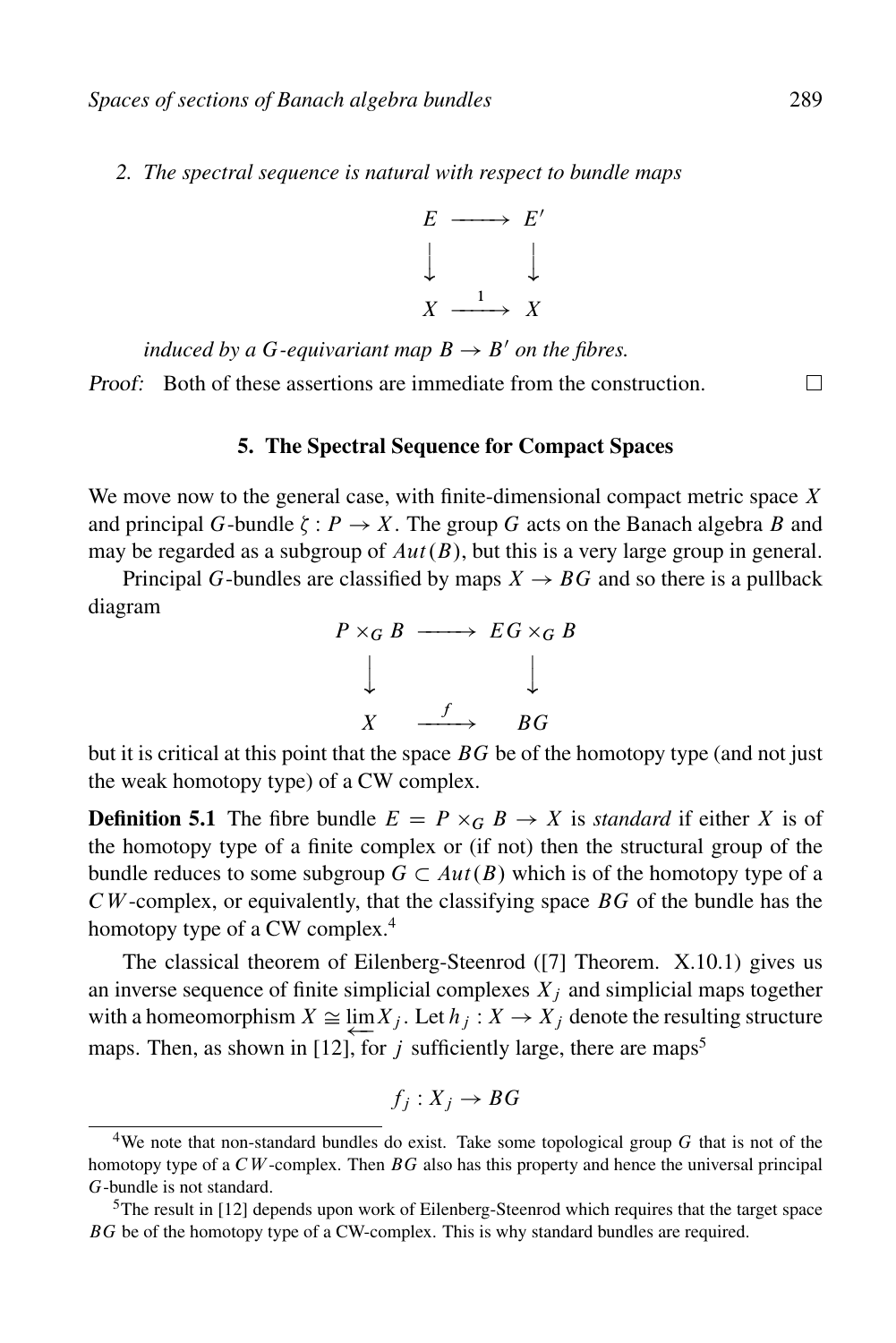and a homotopy-commuting diagram of the form

$$
\begin{array}{ccccccc}\nGL_0E & \longrightarrow & GL_0E_j & \longrightarrow & GL_0E_{j-1} & \longrightarrow & EG \times_G GL_0B \\
\downarrow & & \downarrow_{\xi_j} & & \downarrow & & \downarrow & & (1) \\
X & \xrightarrow{h_j} & X_j & \longrightarrow & X_{j-1} & \xrightarrow{f_{j-1}} & BG.\n\end{array}
$$

where each square is a pullback. Let  $\zeta_j : GL_0E_j \to X_j$  denote the associated bundles. Then there is a natural isomorphism

$$
\lim_{\longrightarrow} \pi_*(\Gamma(\zeta_j)) \stackrel{\cong}{\longrightarrow} \pi_*(\Gamma(\zeta)) \equiv \pi_*(\mathrm{GL}_0 A_{\zeta}).
$$

For each finite simplicial complex  $X_i$  there is an exact couple

$$
(E^1_{*,*}(j), D^1_{*,*}(j))
$$

constructed in Section 4. The maps  $X_j \to X_{j-1}$  are simplicial and hence induce morphisms of exact couples by Corollary 4.1. Define

$$
D_{*,*}^1 = \varinjlim_j D_{*,*}^1(j))
$$

and

$$
E_{*,*}^1 = \varinjlim_j (E_{*,*}^1(j)).
$$

This forms an exact couple, since filtered direct limits of exact sequences are exact. The resulting spectral sequence has

$$
E^2 \cong \varinjlim E^2(j) \cong \varinjlim \check{H}^*(X_j; \pi_*(\mathrm{GL}_0 B) \otimes \mathbb{P}) \cong \check{H}^*(X; \pi_*(\mathrm{GL}_0 B) \otimes \mathbb{P})
$$

and converges to

$$
\lim_{\longrightarrow} \pi_*(\Gamma(\zeta_j)) \otimes \mathbb{P} \cong \pi_*(\mathrm{GL}_0A_{\zeta}) \otimes \mathbb{P}
$$

as required. (Note that Čech cohomology is required at this point since that is the cohomology theory that respects inverse limits of compact spaces.)

We turn next to the naturality claims.

Suppose given a pullback diagram

$$
f^*E \longrightarrow E
$$
  

$$
\downarrow \qquad \qquad \downarrow
$$
  

$$
X' \xrightarrow{f} X.
$$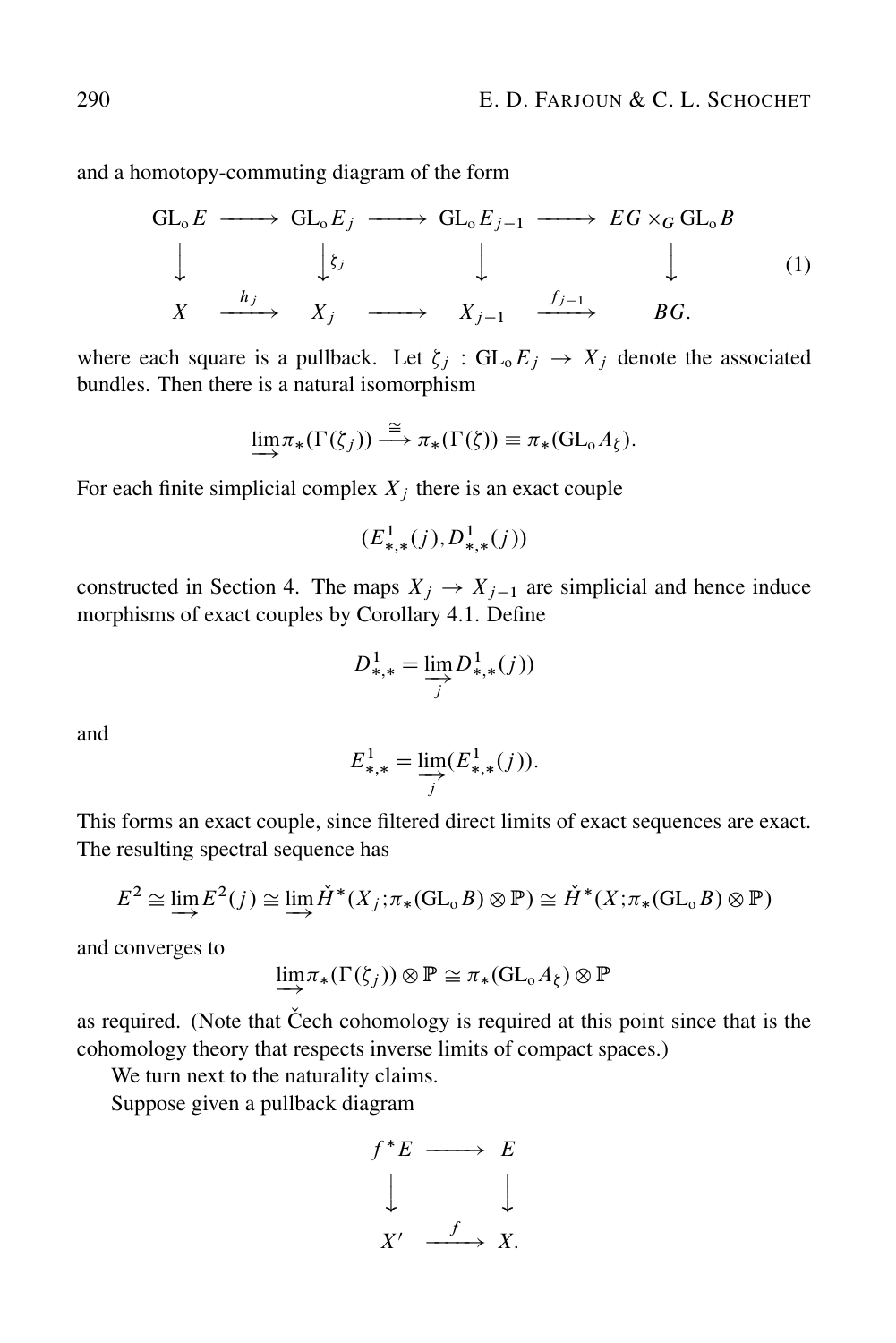Then use the diagram (1) to construct the spectral sequence for  $A_{\zeta} = \Gamma(X,E)$ . Write  $X = \lim_{i \to \infty} X_j$  and  $X' = \lim_{i \to \infty} X'_j$ .

Suppose given a bundle  $\vec{E} \rightarrow X$  as usual, with associated diagram

$$
\begin{array}{ccccccc}\nGL_0E & \longrightarrow & GL_0E_j & \longrightarrow & GL_0E_{j-1} & \longrightarrow & EG \times_G GL_0B \\
\downarrow & & \downarrow_{\xi_j} & & \downarrow & & \downarrow & & \downarrow & & (2) \\
X & \xrightarrow{h_j} & X_j & \longrightarrow & X_{j-1} & \longrightarrow & BG\n\end{array}
$$

and with each square a pullback. Passing to cofinal subsequences and renumbering, expand diagram (2) to a homotopy-commutative diagram



and define bundles  $f^*\zeta_j$  over each  $X'_j$  via pullback diagrams

$$
f_j^* E_j \longrightarrow E_j
$$
  
\n
$$
\downarrow \qquad \qquad \downarrow
$$
  
\n
$$
X'_j \longrightarrow X_j.
$$

Proposition 4.1 then tells us that there is a morphism of spectral sequences

$$
E_{*,*}^*(A_{\zeta_j}) \longrightarrow E_{*,*}^*(A_{f^*\zeta_j})
$$

and taking direct limits of both sides there is a morphism of spectral sequences

$$
E_{*,*}^*(A_{\xi}) \longrightarrow E_{*,*}^*(A_{f^*\xi})
$$

as desired. This completes the proof of the naturality of the spectral sequence with respect to pullbacks of bundles.

Suppose that  $\alpha : B \to B'$  is a map of Banach algebras over F that respects the group action G with corresponding bundles  $E$  and  $E'$  over  $X$ . Then there is a natural bundle map

$$
EG \times_G GL_0 B \longrightarrow EG \times_G GL_0 B'
$$
  
\n
$$
\downarrow \qquad \qquad \downarrow
$$
\n
$$
X \longrightarrow \frac{Id}{X} \longrightarrow X
$$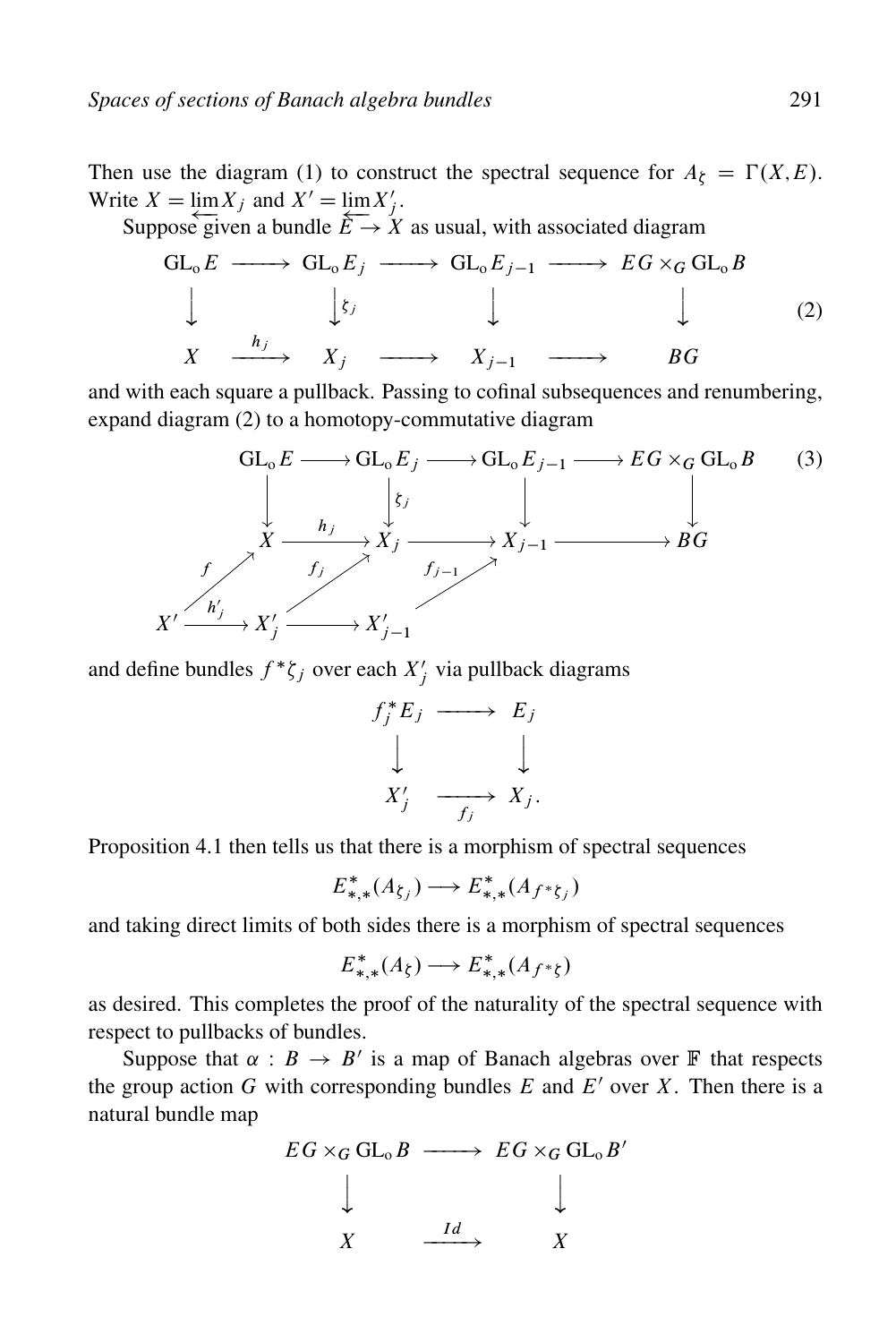and a coherent three-dimensional diagram showing the naturality of diagram (2) with respect to  $\alpha$ . It is then routine to show that the various subsequent constructions carry this naturality along, essentially regarding  $B$  as coefficients.

This completes the proof of Theorem A.

#### 6. Comparison Theorems

The spectral sequence of Theorem A is natural in several senses and these naturality results bring with them corresponding comparison theorems. These are routine consequences of the Comparison Theorem for spectral sequences.<sup>6</sup>

Theorem 6.1 *Suppose that* X *is a finite dimensional compact metric space,* B *and* B<sup>0</sup> *are Banach algebras over* F*, and*

$$
\zeta: E \to X \qquad and \qquad \zeta': E' \to X
$$

*are two standard bundles of Banach algebras with fibres B and B' respectively.* Suppose given a map of Banach bundles  $f : E \to E'$ . Then there is an induced *natural map of Theorem A spectral sequences which induces the natural map on the*  $E_2$  *and*  $E_{\infty}$  *levels. If the induced map* 

$$
f_*: \pi_*(\mathop{\operatorname {GL}}\nolimits_\mathrm o B)\otimes\mathbb P\to \pi_*(\mathop{\operatorname {GL}}\nolimits_\mathrm o B')\otimes\mathbb P
$$

*is an isomorphism, then the induced map*

$$
f_*: \pi_*(\mathrm{GL}_0A_{\zeta}) \otimes \mathbb{P} \to \pi_*(\mathrm{GL}_0A_{\zeta'}) \otimes \mathbb{P}
$$

*is an isomorphism.*

Proof: The fact that the first induced map is an isomorphism implies that the map of spectral sequences is an isomorphism at the  $E<sup>2</sup>$  level and "the standard" comparison theorem" implies that the map of spectral sequences is an isomorphism at the  $E^{\infty}$  level, which implies that the second map is an isomorphism.

**Theorem 6.2** *Suppose that* X and X' are finite dimensional compact metric spaces. Suppose given a Banach algebra B over  $\mathbb{F}$ , a standard bundle  $\zeta' : E' \to X'$  with fibre *B* and a continuous function  $f: X \to X'$ . Let  $\zeta: E \to X$  denote the pullback

<sup>6</sup>It turns out to be remarkably difficult to give proper credit for spectral sequence comparison theorems. Mac Lane [15] Theorem 11.1 is a fine reference, but he gives credit to J.C. Moore [18] in the Cartan Seminar 1954–5 (now available on line!) who gives credit to a paper of Eilenberg and Mac Lane. McCleary [16] gives credit to E. C. Zeeman, who credits Moore for the result that we use, more or less. None of these are exactly the theorem that we use here, but *hamaivin yavin* (a phrase found in Kabbalistic literature meaning "those who understand will understand.")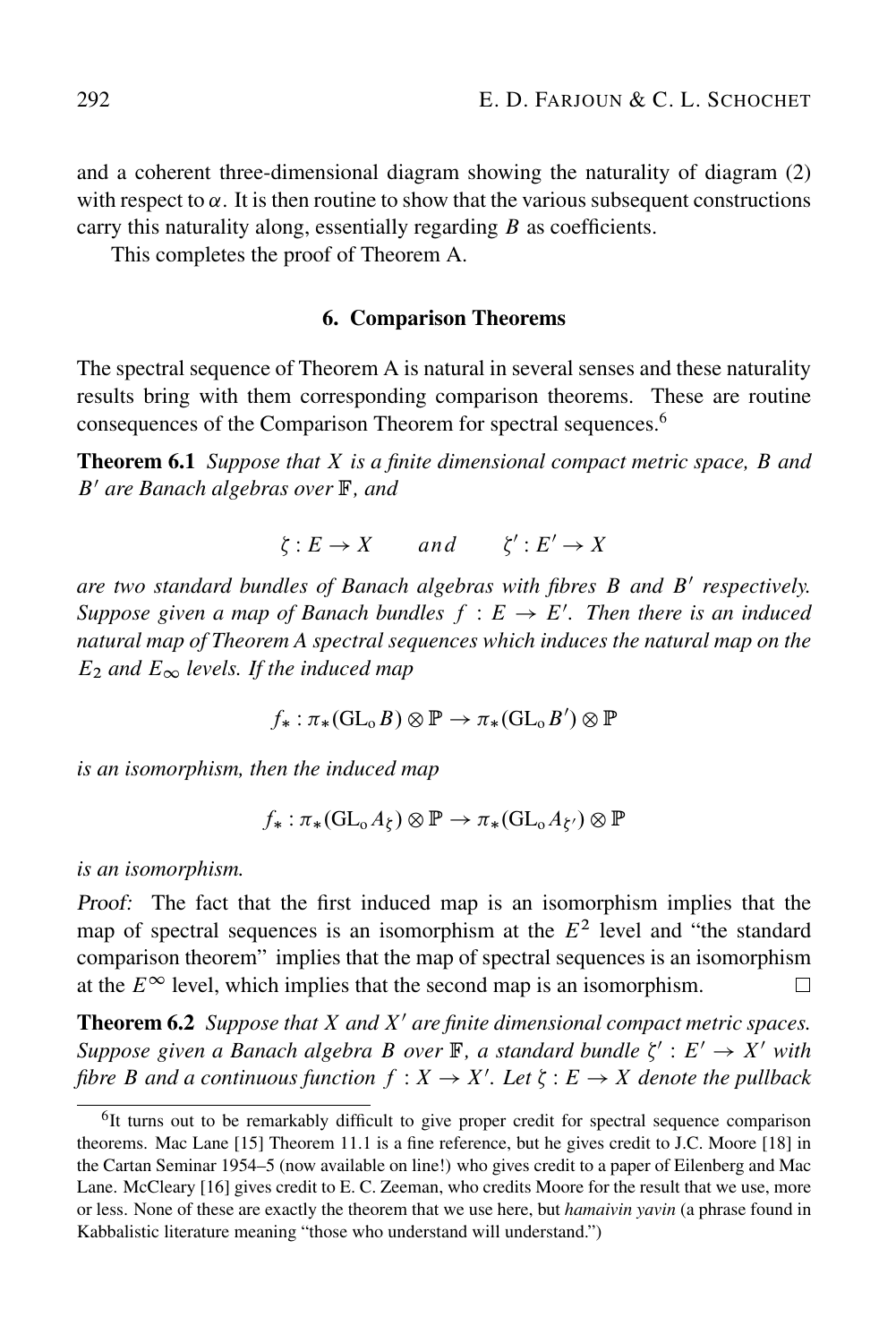*bundle. This induces a natural map of spectral sequence with the natural maps on*  $E_2$  *and*  $E_{\infty}$ . If the induced map

$$
f^*: \check{H}^*(X'; \mathbb{P}) \to \check{H}^*(X; \mathbb{P})
$$

*is an isomorphism, then the induced map*

$$
f^* : \pi_*(\mathrm{GL}_oA_{\xi'}) \otimes \mathbb{P} \to \pi_*(\mathrm{GL}_oA_{\xi}) \otimes \mathbb{P}
$$

*is an isomorphism.*

Proof: The fact that the map (1) is an isomorphism implies that the map of spectral sequences is an isomorphism at the  $E<sup>2</sup>$  level and "the standard comparison theorem" implies that the map of spectral sequences is an isomorphism at the  $E^{\infty}$  level, which implies that (2) is an isomorphism.  $\Box$ 

#### 7. The Stabilization Process

Suppose  $\zeta : E = P \times_G B \to X$  is a bundle of Banach algebras over  $\mathbb{F}$ . Let G act trivially on  $M_n(\mathbb{F})$ . Form a new bundle

$$
\zeta_n: P\times_G (B\otimes M_n(\mathbb{F}))\to X
$$

(cf. [17] page 32) over  $X$ ; the space of sections of this bundle is denoted

$$
A_{\zeta_n} = \Gamma(X, P \times_G (B \otimes M_n(\mathbb{F}))) \cong A_{\zeta} \otimes M_n(\mathbb{F}).
$$

It is elementary, then, to see that  $GL_nA_\zeta \equiv GL_o(A_{\zeta_n})$  consists of sections

$$
s: X \to E \otimes M_n(\mathbb{F})
$$

with the property that  $s(x) \in GL_n(E_x)$  for all x and that the path component of the identity consists of those sections connected by a path of such sections to the identity section.

For any Banach algebra  $A$  over  $\mathbb{F}$ , there is a natural "upper left corner" homomorphism  $GL_nA \to GL_{n+1}A$ . We may form the associated homotopy groups and calculate  $\lim_{n \to \infty} \pi_*(\mathrm{GL}_n A)$ . Bott periodicity [3] and its extension to Banach algebras by Wood [24] and Karoubi [11] implies that these groups are periodic of period 2 (if  $\mathbb{F} = \mathbb{C}$ ) or 8 (if  $\mathbb{F} = \mathbb{R}$ ) and

$$
\lim_{n \to \infty} \pi_*(\mathrm{GL}_n A) \xrightarrow{\cong} K_{*+1}(A).
$$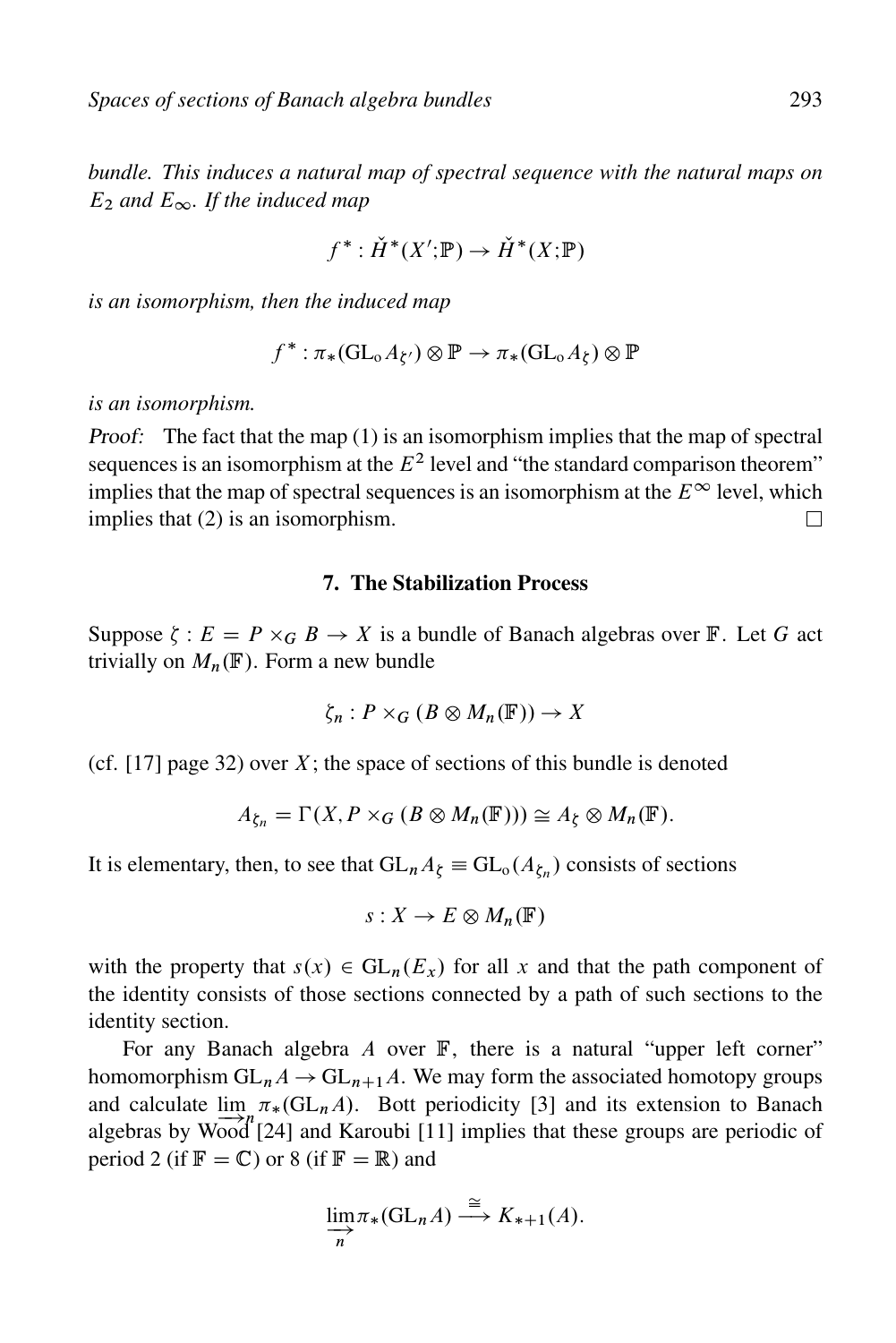Note that the left hand side is Z-graded, with  $\pi_* = 0$  for  $* < 0$ . The right hand side is typically seen as  $\mathbb{Z}/8$ -graded in the real case and  $\mathbb{Z}/2$ -graded in the complex case in recent literature, but it is better to think of  $K_j(A)$  as defined for  $j \geq 0$ , by the results of Bott, Wood, and Karoubi.

We want to study the passage to the limit in the last isomorphism. In general the matter can be complicated. For example, in the case  $A = \mathbb{C}$  the groups  $\pi_*(\mathrm{GL}_n\mathbb{C})$ have vast amounts of torsion, but the limit group  $\lim_{n \to \infty} \pi_*(\mathrm{GL}_n \mathbb{C}) \cong K_{*+1}(\mathbb{C})$  is simply  $\mathbb Z$  or 0 depending upon the parity of  $\ast$ .

Fix some standard bundle  $\zeta : E = P \times_G B \to X$  of B-algebras over  $\mathbb F$  and associated Banach algebra  $A_{\zeta}$ . Following the procedure outlined above, produce the sequence of Banach algebras  $A_{\xi_n}$ . Then there is a spectral sequence

$$
E_{-p,q}^2(A_\zeta) \cong \check{H}^p(X; \pi_q(\mathrm{GL}_0 B) \otimes \mathbb{P}) \Longrightarrow \pi_*(\mathrm{GL}_0 A_\zeta) \otimes \mathbb{P}
$$

and, for each  $n$ , a spectral sequence

$$
E_{-p,q}^2(A_{\zeta_n}) \cong \check{H}^p(X; \pi_q(\mathrm{GL}_n B) \otimes \mathbb{P}) \Longrightarrow \pi_*(\mathrm{GL}_o A_{\zeta_n}) \otimes \mathbb{P}.
$$

The natural maps  $GL_0B \to GL_nB \to GL_{n+1}B$  induce morphisms of spectral sequences

$$
E_{*,*}^r(A_\xi) \longrightarrow E_{*,*}^r(A_{\xi_n}) \longrightarrow E_{*,*}^r(A_{\xi_{n+1}}).
$$

The direct limit of spectral sequences is again a spectral sequence, since exactness is preserved under filtered direct limits, and hence form yet another spectral sequence

$$
E_{*,*}^r(A_{\zeta_{\infty}}) \equiv \varinjlim_n E_{*,*}^r(A_{\zeta_n}).
$$

(This is an abuse of notation since there is no bundle  $\zeta_{\infty}$ .) The  $E^2$  term of this spectral sequence is readily identified:

$$
E_{-p,q}^{2}(A_{\zeta_{\infty}}) \equiv \varinjlim_{n} E_{-p,q}^{2}(A_{\zeta_{n}}) = \varinjlim_{n} \check{H}^{p}(X; \pi_{q}(\mathrm{GL}_{n}B) \otimes \mathbb{P}) \cong
$$
  

$$
\cong \check{H}^{p}(X; \varinjlim_{n} \pi_{q}(\mathrm{GL}_{n}B) \otimes \mathbb{P}) \cong \check{H}^{p}(X; K_{q+1}(B) \otimes \mathbb{P}).
$$

Similarly, the spectral sequence converges to

$$
\lim_{n \to \infty} \pi_*(\mathrm{GL}_n A_{\zeta}) \otimes \mathbb{P} \cong K_{*+1}(A_{\zeta}) \otimes \mathbb{P}.
$$

<sup>7</sup>J. F. Adams [1] page 619 notes that the Adams operations do not commute with periodicity and for that reason warns the reader "We shall be most careful not to identify  $K_{\mathbb{C}}^{-n-2}(X,Y)$  with  $K_{\mathbb{C}}^{-n}(X,Y)$ or  $K_{\mathbb{R}}^{-n-8}(X,Y)$  with  $K_{\mathbb{R}}^{-n}(X,Y)$ . We therefore regard  $K_{\Lambda}(X,Y)$  as graded over  $\mathbb{Z}$ , not over  $\mathbb{Z}_2$  or  $\mathbb{Z}_8$ ."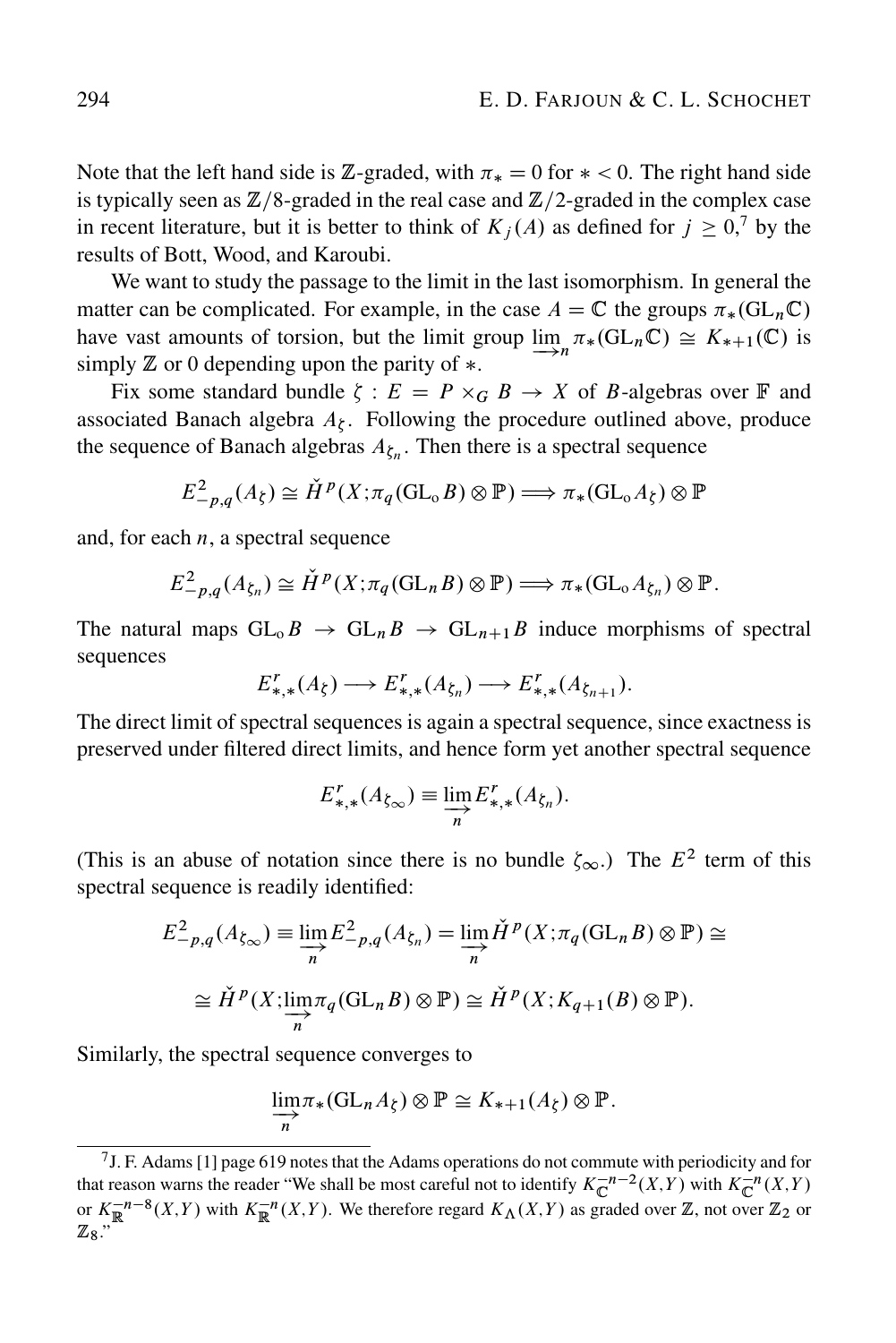This completes the proof of Theorem B .

Let *B* be a Banach algebra over **F**. Recall that *B* is *Bott-stable* if the natural map

$$
\pi_*(\mathrm{GL}_0 B) \to K_{*+1}(B)
$$

is an isomorphism for every  $\ast > 0$ . We note in the Introduction that many important operator algebras have this property. Similarly, call B *rationally Bott-stable* if the natural map

$$
\pi_*(\mathop{\rm GL}\nolimits_\mathrm{o} B)\otimes\mathbb Q\to K_{*+1}(B)\otimes\mathbb Q
$$

is an isomorphism.

Here is the proof of Theorem C.

Proof: We prove the first statement, the second being similar. The natural map  $GL_0B \to GL_nB$  induces a morphism of spectral sequences  $\Phi_*$  from the spectral sequence

$$
E_{-p,q}^{2}(A_{\zeta}) \cong \check{H}^{p}(X; \pi_{q}(\mathrm{GL}_{0}B)) \Longrightarrow \pi_{*}(\mathrm{GL}_{0}A_{\zeta})
$$

to the spectral sequence

$$
E_{-p,q}^{2}(A_{\zeta_{\infty}}) \cong \check{H}^{p}(X; K_{q+1}(B)) \Longrightarrow K_{*+1}(A_{\zeta}).
$$

At the  $E^2$  level the map  $\Phi_2$  is an isomorphism, because B is Bott-stable. The standard comparison theorem implies that  $\Phi_n$  is an isomorphism for each n and hence the map

$$
\Phi_{\infty} : \pi_*(\mathrm{GL}_0A_{\zeta}) \longrightarrow K_{*+1}(A_{\zeta})
$$

is an isomorphism. This is just the statement that  $A_{\xi}$  is Bott-stable.

Note that the result does not imply anything about differentials in the spectral sequence; there is no reason to assume or conclude that  $E^2 = E^{\infty}$ .

## 8. Collapse Theorems

Recall that an *H*-space structure on a based space  $(X, *)$  is a map  $m: X \times X \rightarrow X$ whose restriction to  $X \times *$  and  $* \times X$  is homotopic to the identity as based maps. If an H-space structure on X is understood, we call X an H*-space.* One says that X is *homotopy associative* if the maps  $m \circ (m \times id)$  and  $m \circ (id \times m)$  are homotopic. A *homotopy inverse* for X is a map  $\iota: X \to X$  such that the composites  $m \circ (\iota \times id)$ and  $m \circ (\mathrm{id} \times \iota)$  are homotopic to the identity.

**Definition 8.1** An *H*-space *X* is *group-like* if its multiplication is homotopy associative and has a homotopy inverse.

П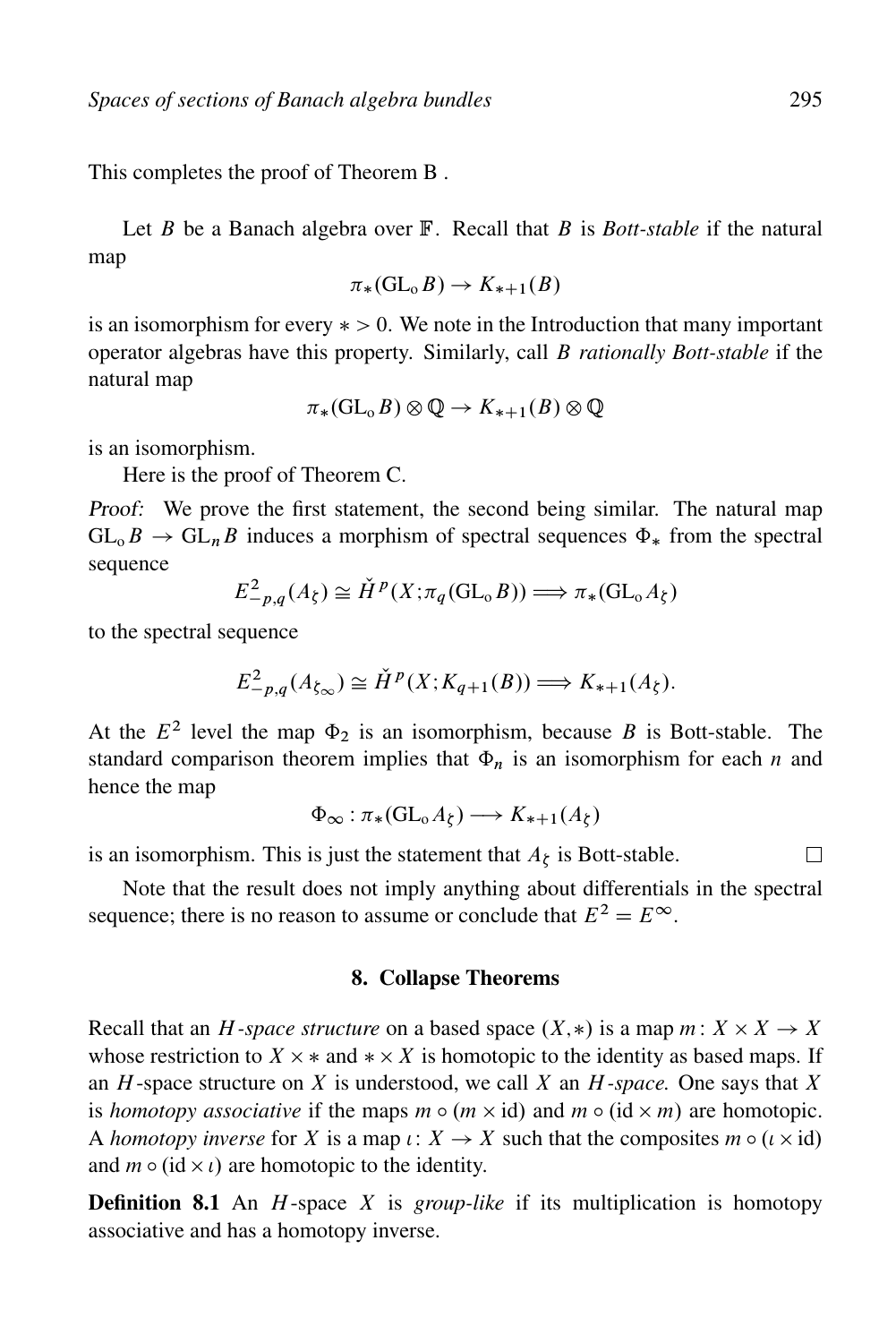If X is a group-like H-space then the set of path components  $\pi_0(X)$  acquires a group structure.

Theorem 8.2 *Suppose that* X *is a finite dimensional compact metric space, and* suppose given a fibre bundle  $\zeta : E = P \times_G B \to X$  of Banach algebras over  $\mathbb{C}$ . Assume further that the classifying space of  $GL_0B$  has the rational homotopy type *of a group-like H-space. (This condition holds, for instance, if*  $GL_6B$  *has rationally periodic homotopy groups.) Then*

- *1.*  $GL_0A_\zeta$  is rationally H-equivalent to the function space  $F(X, GL_0B)$ .
- *2. There is an isomorphism*

$$
\pi_*(\mathrm{GL}_oA_\zeta)\otimes \mathbb{Q}\cong \check{H}^*(X;\mathbb{Q})\otimes \pi_*(\mathrm{GL}_oB)\otimes \mathbb{Q}.
$$

*3. The spectral sequence of Theorem A has*  $E^2 = E^{\infty}$ .

Note that an element  $h \otimes x \in \check{H}^*(X; \mathbb{Q}) \otimes \pi_*(\mathrm{GL}_0 B) \otimes \mathbb{Q}$  has total degree  $|x| - |h|$  (corresponding to the fact that the spectral sequence lies in the second quadrant). Our convention is to discard all terms of non-positive degree.

Proof: Part (1) of the Theorem is established in ([12], page 264, Addendum E). Then the results of [14] on the rational homotopy of function spaces of this type imply Part (2). This of course implies that the spectral sequence must collapse.  $\Box$ 

The Theorem immediately implies Corollary 1.1 of the Introduction.

*Remark* 8.3 Our results can then be contrasted with the various results of Dadarlat (cf. [5], [6]) who computes  $\pi_*(\mathrm{GL}$ <sub>0</sub> $A_\zeta)$  in terms of K-theory under various stringent assumptions on B.

*Remark* 8.4 In general there are many sources of differentials in the spectral sequence. If the bundle is trivial then the problem reduces to the homotopy of function spaces, and this is a complicated situation even rationally. Smith's paper [21] gives many examples of non-trivial differentials in that case. In the infinitedimensional continuous-trace situation explored by Atiyah and Segal [2], they produce a plethora of differentials in the spectral sequence after passing to de Rham cohomology, and so (in contrast to the classical Atiyah-Hirzebruch spectral sequence) this spectral sequence has differentials that do not vanish mod torsion.

#### **REFERENCES**

1. J. F. Adams, *Vector fields on spheres*, Annals. of Math. (2) 75 (1962), 603–632.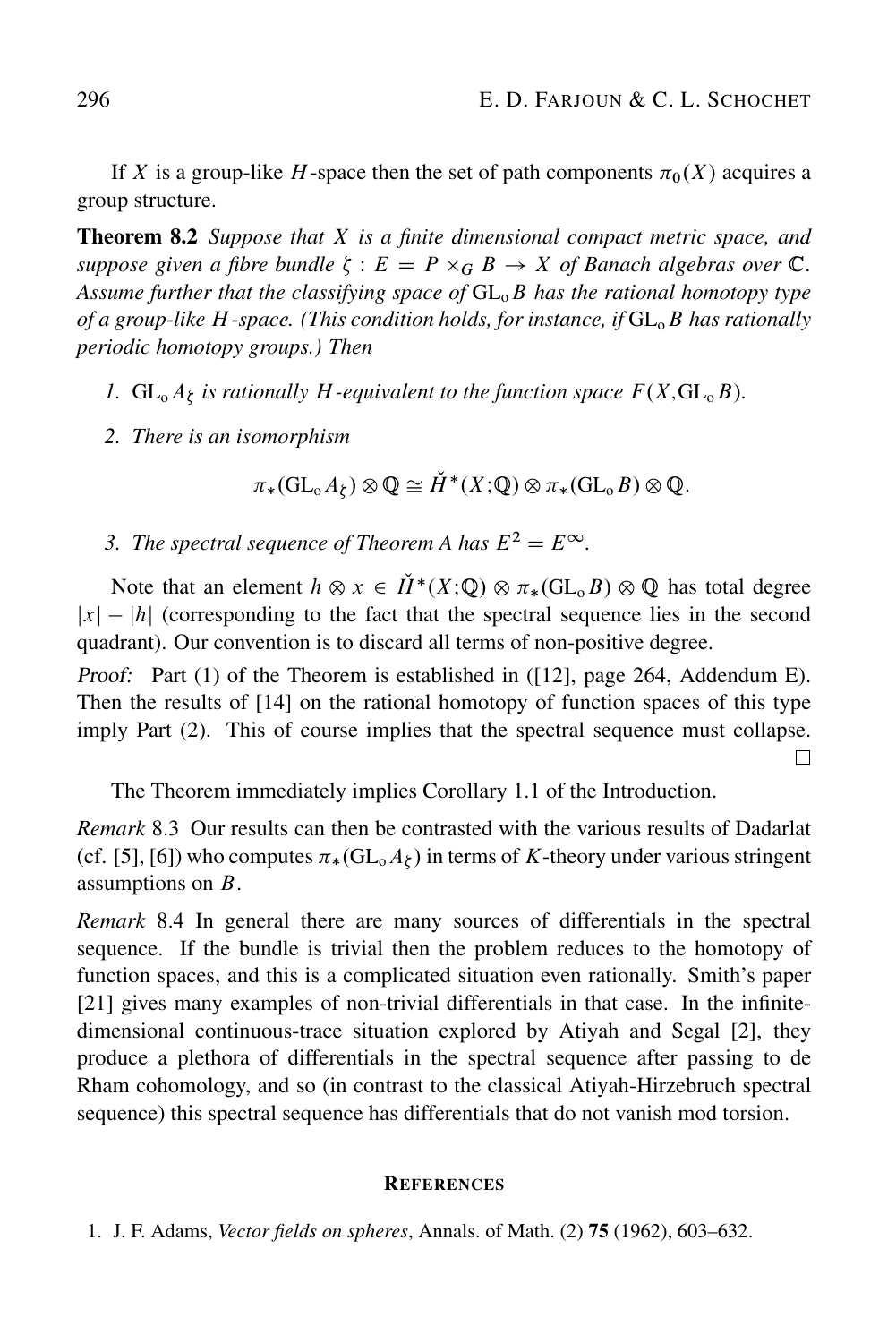- 2. M. F. Atiyah and G. Segal, *Twisted* K*-theory and cohomology*, Inspired by S. S. Chern, 5–43, Nankai Tracts Math. 11, World Sci. Publ., Hackensack, NJ, 2006.
- 3. R. Bott, *The stable homotopy of the classical groups*, Ann. of Math. 70 (1959), 313– 337.
- 4. A. K. Bousfield and D. M. Kan, *Homotopy Limits, Completions, and Localizations*, Lecture Notes in Mathematics 304, Springer-Verlag, New York, 1972.
- 5. M. Dadarlat, *Continuous fields of* C<sup>\*</sup>-algebras over finite dimensional spaces, Adv. Math. 222 (2009), no. 5, 1850–1881.
- 6. M. Dadarlat, The  $C^*$ -algebra of a vector bundle,  $arXiv:1004.1722$ .
- 7. S. Eilenberg and N. Steenrod, *Foundations of Algebraic Topology*, Princeton University Press, Princeton, 1952.
- 8. E. Dror Farjoun, *Bousfield-Kan completion of homotopy limits*, Topology 42 (2003), 1083–1099.
- 9. H. Federer, *A study of function spaces by spectral sequences*, Trans. Amer. Math. Soc. 82 (1956), 340–361.
- 10. P. Hilton, G. Mislin, and J. Roitberg, *Localization of nilpotent groups and spaces*, North-Holland Publishing Co., Amsterdam, 1975, North-Holland Mathematics Studies 15, Notas de Matemática 55 [Notes on Mathematics 55].
- 11. M. Karoubi, *Algèbres de Clifford et* K*-théorie*, Ann. Sci. École Norm. Sup. (4) 1 1968, 161–270.
- 12. J. Klein, C. Schochet, and S. Smith, *Continuous trace C\*-algebras, gauge groups and rational homotopy*, J. Topology and Analysis 1 (2009), 261–288.
- 13. A. Legrand, *Homotopie des espaces de sections*, Lecture Notes in Mathematics 941, Springer-Verlag, New York, 1982, vi + 132 pp.
- 14. G. Lupton, N. C. Phillips, C. L. Schochet, S.B. Smith, *Banach algebras and rational homotopy theory*, Trans. Amer. Math. Soc. 361 (2009), 267–295.
- 15. S. Mac Lane, *H*omology, Die Grund. der Math. 114, Springer Verlag, New York, 1963.
- 16. J. McCleary, *A User's Guide to Spectral Sequences*, 2nd. ed., Cambridge Stud. Adv. Math. 58, Cambridge University Press, Cambridge, 2001. xvi+561 pp.
- 17. J. W. Milnor and J. D. Stasheff, *Characteristic Classes*, Annals of Math. Studies 76, Princeton University Press, 1974.
- 18. J. C. Moore, *Comparaison de la bar-construction à la construction* W *et aux complexes*  $K(\pi,n)$ , Seminaire H. Cartan 7, no. 2 (Paris, 1954–55), Exposé 13. available at numdam.org.
- 19. N. C. Phillips, *private communication*.